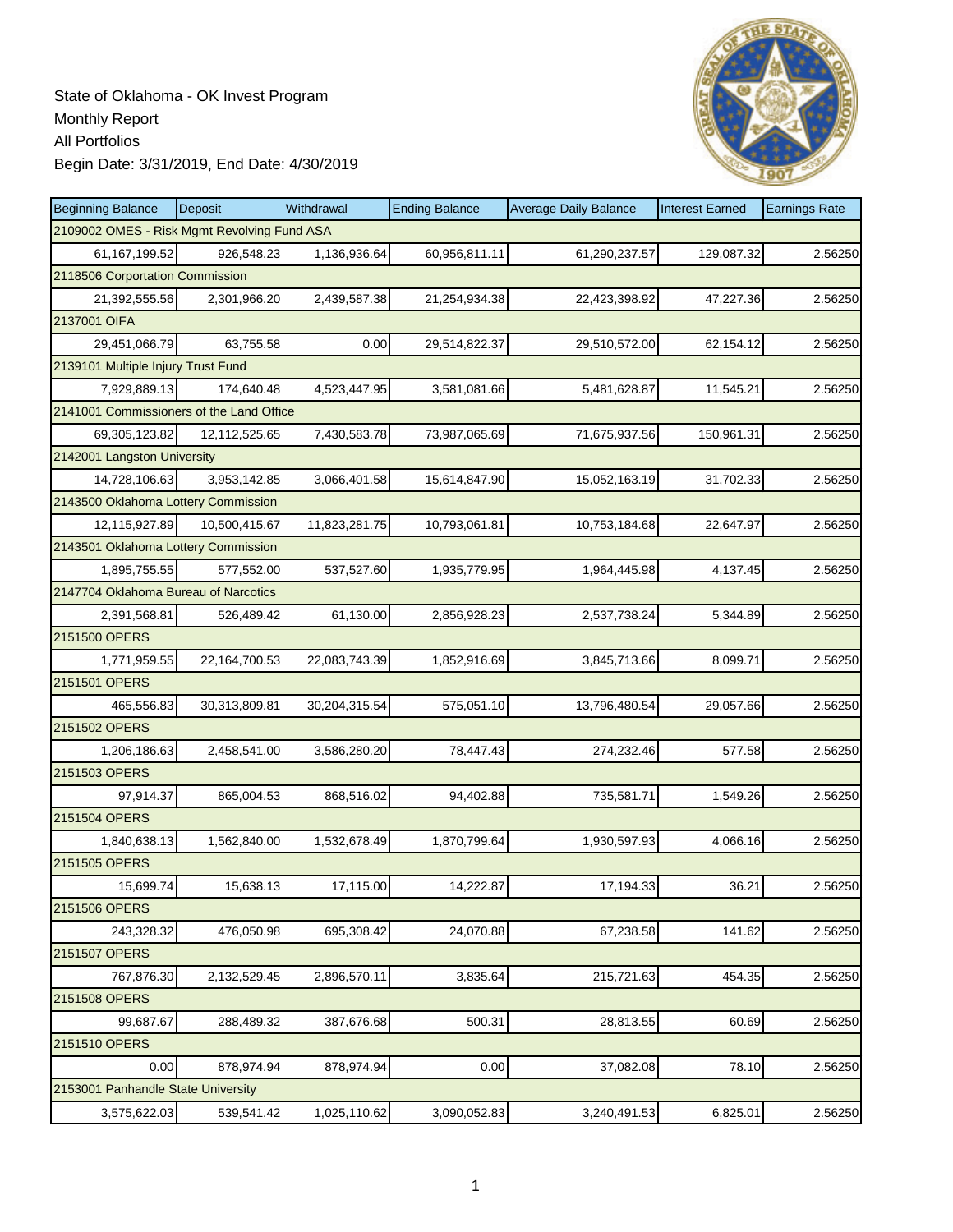| <b>Beginning Balance</b>                  | Deposit                | Withdrawal     | <b>Ending Balance</b> | <b>Average Daily Balance</b> | <b>Interest Earned</b> | <b>Earnings Rate</b> |  |  |  |  |
|-------------------------------------------|------------------------|----------------|-----------------------|------------------------------|------------------------|----------------------|--|--|--|--|
| 2155701 OK Police Pension                 |                        |                |                       |                              |                        |                      |  |  |  |  |
| 25,041,948.20                             | 7,628,075.07           | 13,229,553.05  | 19,440,470.22         | 26,371,488.58                | 55,542.69              | 2.56250              |  |  |  |  |
| 2169502 Tax Commission                    |                        |                |                       |                              |                        |                      |  |  |  |  |
| 381,651,039.85                            | 410,615,629.89         | 376,363,759.00 | 415,902,910.74        | 183,374,854.42               | 386,217.59             | 2.56250              |  |  |  |  |
|                                           | 2169520 Tax Commission |                |                       |                              |                        |                      |  |  |  |  |
| 2,029,560.02                              | 4,844,516.47           | 4,835,478.85   | 2,038,597.64          | 5,906,528.24                 | 12,440.12              | 2.56250              |  |  |  |  |
| 2169521 Tax Commission                    |                        |                |                       |                              |                        |                      |  |  |  |  |
| 57,248,602.41                             | 59,345,468.44          | 57,574,517.56  | 59,019,553.29         | 27,991,079.46                | 58,953.81              | 2.56250              |  |  |  |  |
| 2174007 State Treasurer                   |                        |                |                       |                              |                        |                      |  |  |  |  |
| 1,253,086.94                              | 161,310.52             | 0.00           | 1,414,397.46          | 1,403,643.43                 | 2,956.30               | 2.56250              |  |  |  |  |
| 2183006 DHS - CSED                        |                        |                |                       |                              |                        |                      |  |  |  |  |
| 25,719,268.98                             | 12,624,879.65          | 16,183,402.60  | 22,160,746.03         | 23,055,884.47                | 48,559.48              | 2.56250              |  |  |  |  |
| 7200039 Oklahoma Boll Weevil Eradication  |                        |                |                       |                              |                        |                      |  |  |  |  |
| 2,425,285.99                              | 188,890.61             | 28,854.81      | 2,585,321.79          | 2,495,833.69                 | 5,256.64               | 2.56250              |  |  |  |  |
| 7200320 Department of Wildlife            |                        |                |                       |                              |                        |                      |  |  |  |  |
| 1,144,573.62                              | 3,312,278.22           | 1,595,455.60   | 2,861,396.24          | 2,062,249.67                 | 4,343.44               | 2.56250              |  |  |  |  |
| 7200359 OERB                              |                        |                |                       |                              |                        |                      |  |  |  |  |
| 14,951,875.13                             | 1,663,691.22           | 1,533,357.33   | 15,082,209.02         | 15,808,104.52                | 33,294.47              | 2.56250              |  |  |  |  |
| 7200370 OIFA                              |                        |                |                       |                              |                        |                      |  |  |  |  |
| 726,481.65                                | 133,086.13             | 85,928.08      | 773,639.70            | 742,228.99                   | 1,563.26               | 2.56250              |  |  |  |  |
| 7200391 Multiple Injury Trust Fund        |                        |                |                       |                              |                        |                      |  |  |  |  |
| 112,100.15                                | 100,272.94             | 140,973.99     | 71,399.10             | 124,288.00                   | 261.77                 | 2.56250              |  |  |  |  |
| 7200410 Commissioners of the Land Office  |                        |                |                       |                              |                        |                      |  |  |  |  |
| 1,710,622.68                              | 14,205.92              | 9,261.38       | 1,715,567.22          | 1,718,428.44                 | 3,619.29               | 2.56250              |  |  |  |  |
| 7200435 Oklahoma Lottery Commission       |                        |                |                       |                              |                        |                      |  |  |  |  |
| 16,345,528.35                             | 10,509,286.34          | 9,673,177.55   | 17, 181, 637. 14      | 16,771,836.13                | 35,324.24              | 2.56250              |  |  |  |  |
| 7200515 OPERS                             |                        |                |                       |                              |                        |                      |  |  |  |  |
| 44,979.71                                 | 650,434.77             | 655,341.16     | 40,073.32             | 369,250.81                   | 777.70                 | 2.56250              |  |  |  |  |
| 7200557 Oklahoma Police Pension           |                        |                |                       |                              |                        |                      |  |  |  |  |
| 0.00                                      | 29,017.13              | 29,017.13      | 0.00                  | 3,897.39                     | 8.21                   | 2.56250              |  |  |  |  |
| 7200588 Real Estate Commission            |                        |                |                       |                              |                        |                      |  |  |  |  |
| 469,680.91                                | 141,578.26             | 115,566.86     | 495,692.31            | 558,051.43                   | 1,175.35               | 2.56250              |  |  |  |  |
| 7200830 Department of Human Services      |                        |                |                       |                              |                        |                      |  |  |  |  |
| 53,168.16                                 | 113.93                 | 0.00           | 53,282.09             | 53,274.49                    | 112.20                 | 2.56250              |  |  |  |  |
| 7201825 University Hospitals Authority    |                        |                |                       |                              |                        |                      |  |  |  |  |
| 6,078,767.69                              | 458,469.65             | 31,014.09      | 6,506,223.25          | 6,366,443.22                 | 13,408.78              | 2.56250              |  |  |  |  |
| 7205090 OMES Risk Management Division/DSC |                        |                |                       |                              |                        |                      |  |  |  |  |
| 53,996,726.01                             | 567,938.21             | 1,084,788.32   | 53,479,875.90         | 54,072,418.31                | 113,885.40             | 2.56250              |  |  |  |  |
| 7205204 JM Davis Arms & Historical Museum |                        |                |                       |                              |                        |                      |  |  |  |  |
| 3,338.84                                  | 7.23                   | 0.00           | 3,346.07              | 3,345.59                     | 7.05                   | 2.56250              |  |  |  |  |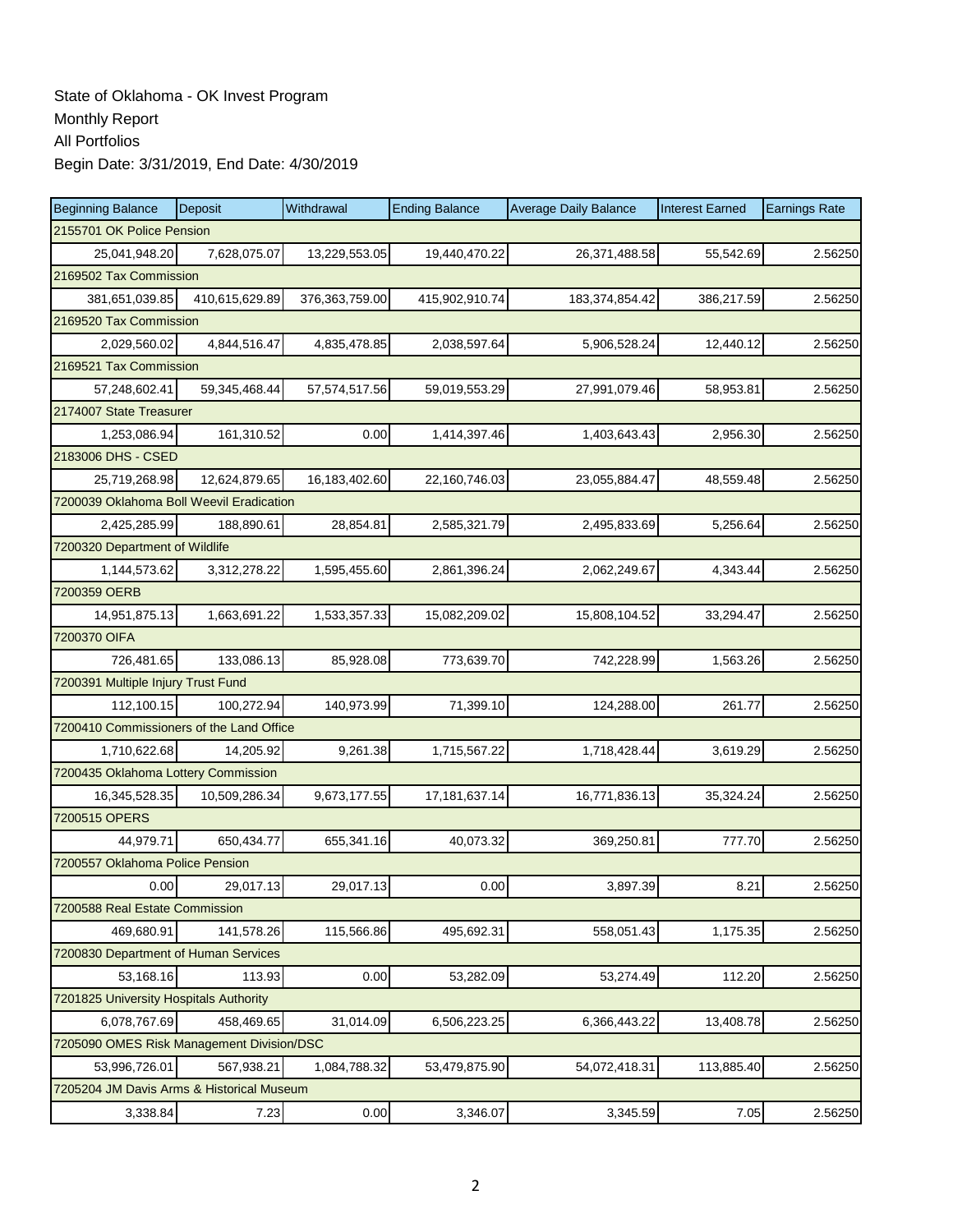| <b>Beginning Balance</b>                          | Deposit       | Withdrawal    | <b>Ending Balance</b> | <b>Average Daily Balance</b> | <b>Interest Earned</b> | <b>Earnings Rate</b> |  |  |  |
|---------------------------------------------------|---------------|---------------|-----------------------|------------------------------|------------------------|----------------------|--|--|--|
| 7205320 Department of Wildlife                    |               |               |                       |                              |                        |                      |  |  |  |
| 702,373.99                                        | 62,967.00     | 85,521.55     | 679,819.44            | 708,373.48                   | 1,491.95               | 2.56250              |  |  |  |
| 7205359 Sustaining OK Energy Resources            |               |               |                       |                              |                        |                      |  |  |  |
| 4,776,878.13                                      | 112,514.31    | 127,852.56    | 4,761,539.88          | 4,818,189.22                 | 10,147.90              | 2.56250              |  |  |  |
| 7205435 Oklahoma Lottery Commission               |               |               |                       |                              |                        |                      |  |  |  |
| 185,425.26                                        | 7,827.64      | 0.00          | 193,252.90            | 190,998.56                   | 402.27                 | 2.56250              |  |  |  |
| 7205515 OPERS                                     |               |               |                       |                              |                        |                      |  |  |  |
| 131,973.99                                        | 17,613.44     | 117,631.19    | 31,956.24             | 121,553.35                   | 256.01                 | 2.56250              |  |  |  |
| 7205563 OK Bd for Private Vocational Schools      |               |               |                       |                              |                        |                      |  |  |  |
| 173,309.38                                        | 8.460.00      | 15,087.55     | 166,681.83            | 168,244.80                   | 354.35                 | 2.56250              |  |  |  |
| 7205630 Oklahoma Department of Securities         |               |               |                       |                              |                        |                      |  |  |  |
| 377,770.00                                        | 503,320.75    | 1,113.29      | 879,977.46            | 846,793.84                   | 1,783.49               | 2.56250              |  |  |  |
| 7205807 Oklahoma Health Care Authority            |               |               |                       |                              |                        |                      |  |  |  |
| 2.921.570.38                                      | 49,877,348.40 | 51,274,044.08 | 1,524,874.70          | 24,873,615.54                | 52,387.92              | 2.56250              |  |  |  |
| 7210270 State Election Board                      |               |               |                       |                              |                        |                      |  |  |  |
| 4,591,284.12                                      | 9,943.59      | 131,947.76    | 4,469,279.95          | 4,484,003.00                 | 9,444.05               | 2.56250              |  |  |  |
| 7210320 Department of Wildlife                    |               |               |                       |                              |                        |                      |  |  |  |
| 9,420,361.65                                      | 104,283.99    | 459,842.63    | 9,064,803.01          | 9,070,078.85                 | 19,103.08              | 2.56250              |  |  |  |
| 7210350 Oklahoma Historical Society               |               |               |                       |                              |                        |                      |  |  |  |
| 27.90                                             | 0.06          | 0.00          | 27.96                 | 27.96                        | 0.06                   | 2.56250              |  |  |  |
| 7210400 Office of Juvenile Affairs                |               |               |                       |                              |                        |                      |  |  |  |
| 43,314.22                                         | 93.77         | 0.00          | 43,407.99             | 43,401.74                    | 91.41                  | 2.56250              |  |  |  |
| 7210410 Commissioners of the Land Office          |               |               |                       |                              |                        |                      |  |  |  |
| 16,054,312.80                                     | 34,753.42     | 0.00          | 16,089,066.22         | 16,086,749.33                | 33,881.34              | 2.56250              |  |  |  |
| 7210515 OPERS                                     |               |               |                       |                              |                        |                      |  |  |  |
| 64,319.35                                         | 6,900.56      | 0.00          | 71,219.91             | 67,058.35                    | 141.24                 | 2.56250              |  |  |  |
| 7210570 State Board of Licensure for Professional |               |               |                       |                              |                        |                      |  |  |  |
| 595,350.24                                        | 1,288.81      | 0.00          | 596,639.05            | 596,553.13                   | 1,256.44               | 2.56250              |  |  |  |
| 7210588 Real Estate Commission                    |               |               |                       |                              |                        |                      |  |  |  |
| 302,963.39                                        | 25,909.37     | 542.00        | 328,330.76            | 321,686.39                   | 677.52                 | 2.56250              |  |  |  |
| 7215270 State of Oklahoma Election Board          |               |               |                       |                              |                        |                      |  |  |  |
| 5,267,219.10                                      | 11,402.43     | 0.00          | 5,278,621.53          | 5,277,861.37                 | 11,116.04              | 2.56250              |  |  |  |
| 7215320 Department of Wildlife                    |               |               |                       |                              |                        |                      |  |  |  |
| 3,153,907.85                                      | 55,380.05     | 0.00          | 3,209,287.90          | 3,180,931.10                 | 6,699.56               | 2.56250              |  |  |  |
| 7215566 Tourism & Recreation Department           |               |               |                       |                              |                        |                      |  |  |  |
| 13,229,485.61                                     | 2,109,421.92  | 1,933,132.52  | 13,405,775.01         | 13,592,316.86                | 28,627.65              | 2.56250              |  |  |  |
| 7215585 Department of Public Safety               |               |               |                       |                              |                        |                      |  |  |  |
| 759,186.63                                        | 6,259.71      | 9,891.47      | 755,554.87            | 757,988.53                   | 1,596.45               | 2.56250              |  |  |  |
| 7215670 JD McCarty Center                         |               |               |                       |                              |                        |                      |  |  |  |
| 1,162,128.47                                      | 9,736.20      | 3,893.88      | 1,167,970.79          | 1,160,376.26                 | 2,443.94               | 2.56250              |  |  |  |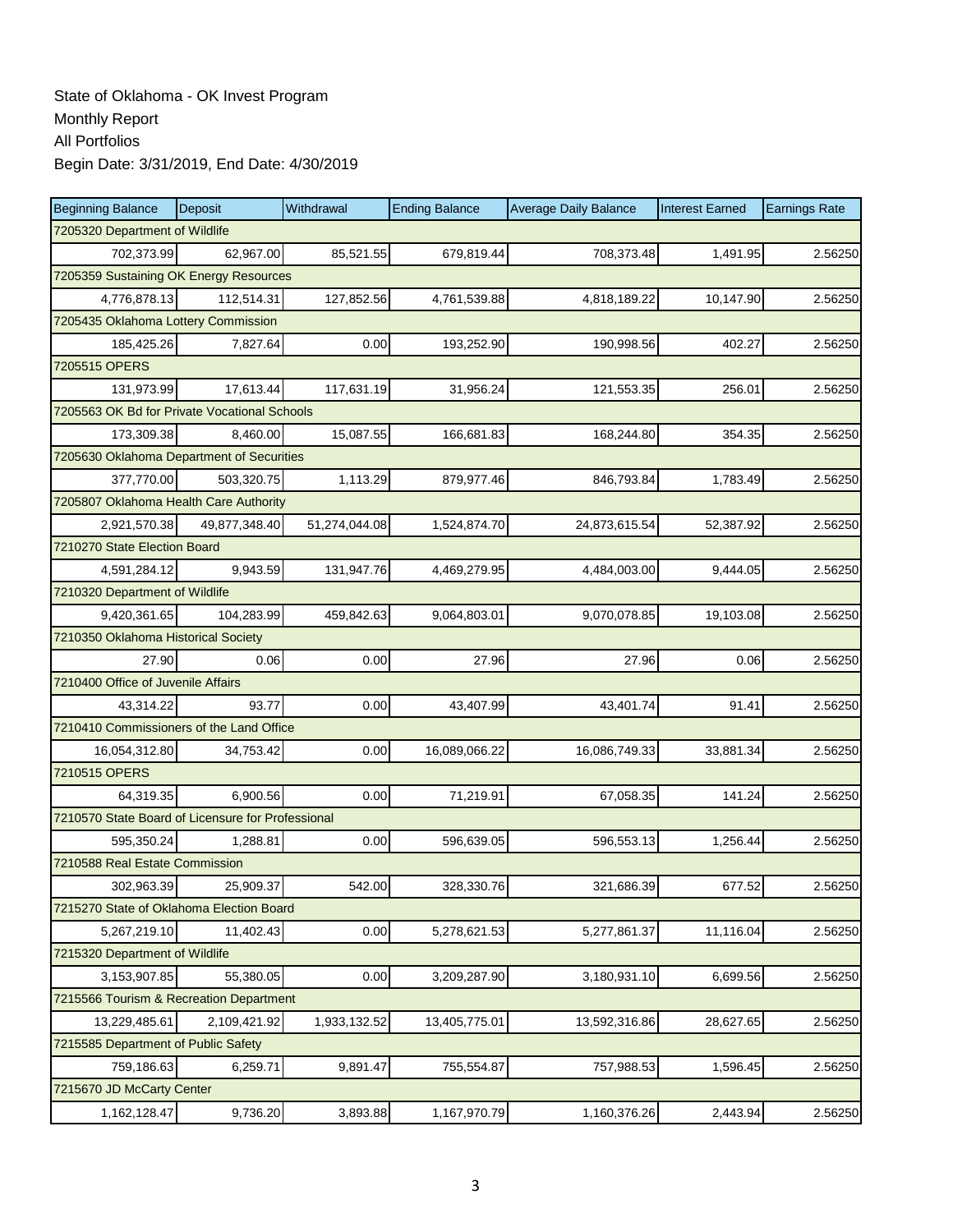| <b>Beginning Balance</b>                      | Deposit      | Withdrawal   | <b>Ending Balance</b> | <b>Average Daily Balance</b> | <b>Interest Earned</b> | <b>Earnings Rate</b> |
|-----------------------------------------------|--------------|--------------|-----------------------|------------------------------|------------------------|----------------------|
| 7215825 University Hospitals Authority        |              |              |                       |                              |                        |                      |
| 0.00                                          | 2,519,995.49 | 0.00         | 2,519,995.49          | 587,924.75                   | 1,238.27               | 2.56250              |
| 7216805 Department of Rehabilitation Services |              |              |                       |                              |                        |                      |
| 1,102,944.26                                  | 11,059.84    | 8,060.00     | 1,105,944.10          | 1,104,284.38                 | 2,325.80               | 2.56250              |
| 7220090 OSF Building Project Fund             |              |              |                       |                              |                        |                      |
| 0.42                                          | 0.00         | 0.00         | 0.42                  | 0.42                         | 0.00                   | 2.56250              |
| 7220320 Dept of Wildlife Conservation         |              |              |                       |                              |                        |                      |
| 4,009,196.61                                  | 149,028.01   | 0.00         | 4,158,224.62          | 4,074,054.90                 | 8,580.63               | 2.56250              |
| 7220585 Department of Public Safety           |              |              |                       |                              |                        |                      |
| 4,411,800.42                                  | 58,221.66    | 6,074.56     | 4,463,947.52          | 4,440,156.74                 | 9,351.70               | 2.56250              |
| 7220830 Department of Human Services          |              |              |                       |                              |                        |                      |
| 25,001.14                                     | 8.73         | 11,921.00    | 13,088.87             | 14,280.39                    | 30.08                  | 2.56250              |
| 7225040 Department of Agriculture             |              |              |                       |                              |                        |                      |
| 424,415.55                                    | 1,468.24     | 37,833.34    | 388,050.45            | 393,507.02                   | 828.79                 | 2.56250              |
| 7225830 Department of Human Services          |              |              |                       |                              |                        |                      |
| 244,363.82                                    | 12,728.82    | 0.00         | 257,092.64            | 252,972.26                   | 532.80                 | 2.56250              |
| 7230220 Oklahoma Crime Victims Compensation   |              |              |                       |                              |                        |                      |
| 3,006,990.26                                  | 412,513.33   | 297,592.71   | 3,121,910.88          | 3,119,946.53                 | 6,571.12               | 2.56250              |
| 7230345 Department of Transportation          |              |              |                       |                              |                        |                      |
| 3,396,640.40                                  | 319,919.58   | 1,133,210.96 | 2,583,349.02          | 2,685,629.28                 | 5,656.38               | 2.56250              |
| 7230695 Tax Commission                        |              |              |                       |                              |                        |                      |
| 52,940.28                                     | 3,972.13     | 3,972.13     | 52,940.28             | 56,029.31                    | 118.01                 | 2.56250              |
| 7230807 Health Care Authority                 |              |              |                       |                              |                        |                      |
| 26,507.13                                     | 6,121,940.48 | 6,107,990.86 | 40,456.75             | 1,656,170.69                 | 3,488.17               | 2.56250              |
| 7235605 Regents for Higher Education          |              |              |                       |                              |                        |                      |
| 26,463.59                                     | 975,978.94   | 173,657.00   | 828,785.53            | 675,719.77                   | 1,423.18               | 2.56250              |
| 7240807 Health Care Authority                 |              |              |                       |                              |                        |                      |
| 17,819,678.11                                 | 38,575.87    | 0.00         | 17,858,253.98         | 17,855,682.26                | 37,607.00              | 2.56250              |
| 7244090 OMES Dept of Central Services         |              |              |                       |                              |                        |                      |
| 660,794.05                                    | 1,973,356.71 | 1,696,458.95 | 937,691.81            | 1,237,765.67                 | 2,606.94               | 2.56250              |
| 7245807 Health Care Authority                 |              |              |                       |                              |                        |                      |
| 7,240,417.83                                  | 6,223,202.42 | 5,894,007.35 | 7,569,612.90          | 8,534,424.90                 | 17,974.90              | 2.56250              |
| 7255090 Department of Central Services        |              |              |                       |                              |                        |                      |
| 1,059,358.45                                  | 2,292.83     | 2,187.50     | 1,059,463.78          | 1,061,118.84                 | 2,234.89               | 2.56250              |
| 7255585 Oklahoma Dept of Public Safety        |              |              |                       |                              |                        |                      |
| 9,218.97                                      | 19.96        | 0.00         | 9,238.93              | 9,237.60                     | 19.46                  | 2.56250              |
| 7260090 OMES Risk Management Division         |              |              |                       |                              |                        |                      |
| 5,267,059.74                                  | 34,826.11    | 84,471.14    | 5,217,414.71          | 5,265,580.16                 | 11,090.18              | 2.56250              |
| 7265090 Risk Management Fund                  |              |              |                       |                              |                        |                      |
| 129,494.81                                    | 450,225.84   | 476,260.62   | 103,460.03            | 132,597.91                   | 279.27                 | 2.56250              |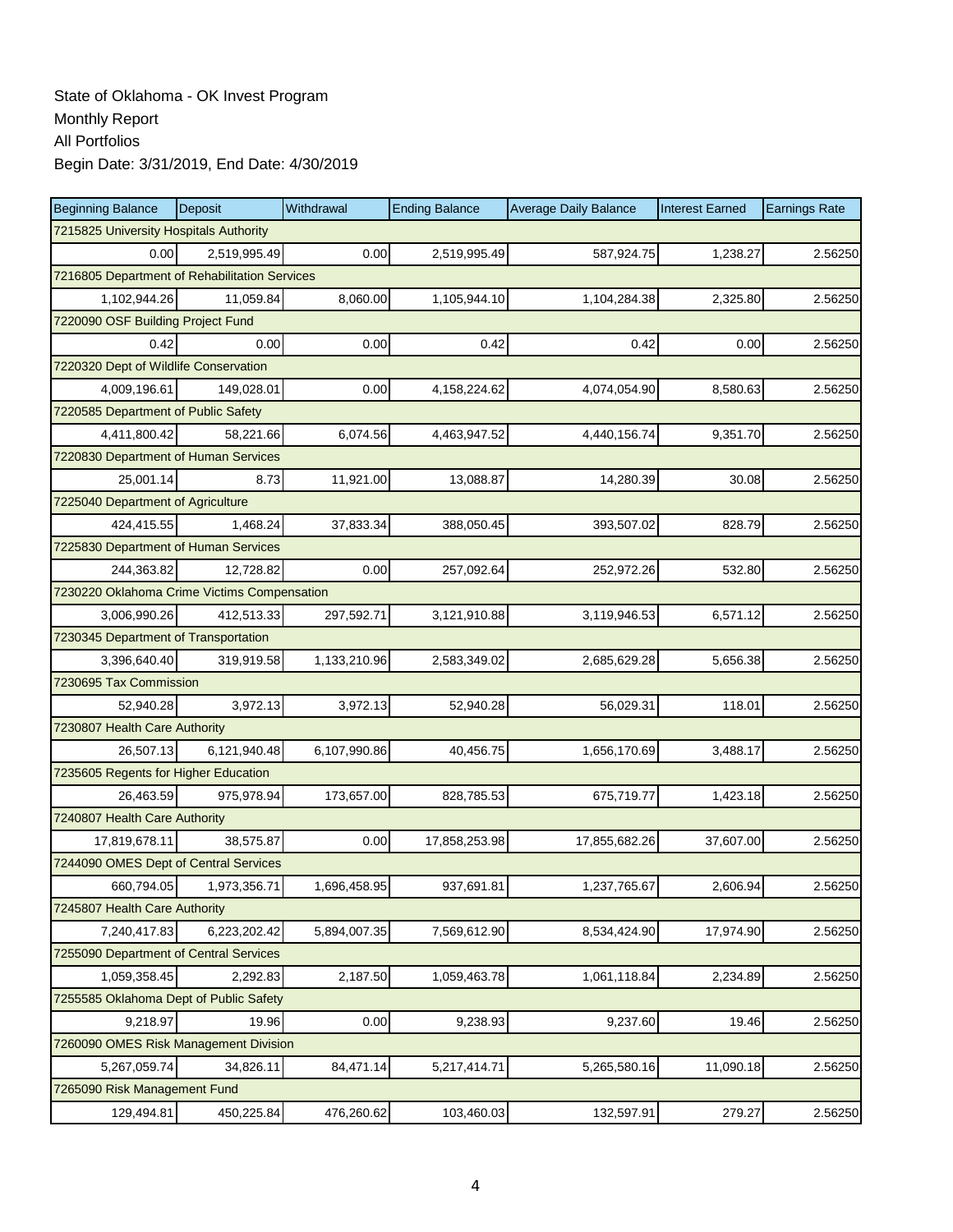| <b>Beginning Balance</b>                           | Deposit       | Withdrawal   | <b>Ending Balance</b> | <b>Average Daily Balance</b> | <b>Interest Earned</b> | <b>Earnings Rate</b> |
|----------------------------------------------------|---------------|--------------|-----------------------|------------------------------|------------------------|----------------------|
| 7275740 OST - SEED                                 |               |              |                       |                              |                        |                      |
| 37,540.03                                          | 81.99         | 801.95       | 36,820.07             | 37,389.27                    | 78.75                  | 2.56250              |
| 7280090 OMES DCS Property Distribution             |               |              |                       |                              |                        |                      |
| 1,327,042.65                                       | 74,859.01     | 58,195.88    | 1,343,705.78          | 1,349,069.58                 | 2,841.36               | 2.56250              |
| 7280345 Department of Transportation               |               |              |                       |                              |                        |                      |
| 821,288.59                                         | 558,964.27    | 954,096.82   | 426,156.04            | 568,257.41                   | 1,196.84               | 2.56250              |
| 7285345 Department of Transportation               |               |              |                       |                              |                        |                      |
| 145,872,273.06                                     | 14,538,605.66 | 8,786,732.65 | 151,624,146.07        | 153,325,797.59               | 322,929.33             | 2.56250              |
| 7295090 Emergency & Transportation                 |               |              |                       |                              |                        |                      |
| 2,432,136.82                                       | 0.00          | 270,000.00   | 2,162,136.82          | 2,423,136.82                 | 5,103.52               | 2.56250              |
| 7296150 University of Science & Arts               |               |              |                       |                              |                        |                      |
| 39.64                                              | 0.09          | 0.00         | 39.73                 | 39.72                        | 0.08                   | 2.56250              |
| 7303000 Tobacco Litigation Escrow Fund             |               |              |                       |                              |                        |                      |
| 28,744.24                                          | 62.23         | 0.00         | 28,806.47             | 28,802.32                    | 60.66                  | 2.56250              |
| 7360566 Tourism & Recreation Department            |               |              |                       |                              |                        |                      |
| 6,234,666.48                                       | 46,287.97     | 0.00         | 6,280,954.45          | 6,280,055.03                 | 13,226.83              | 2.56250              |
| 7401105 OCIA NACEA Construction Series 2018B       |               |              |                       |                              |                        |                      |
| 25, 157, 469. 13                                   | 54.460.65     | 0.00         | 25,211,929.78         | 25,208,299.07                | 53,092.82              | 2.56250              |
| 7402105 OCIA Tourism Construction Fund Series 2018 |               |              |                       |                              |                        |                      |
| 9,287,137.58                                       | 20,104.71     | 0.00         | 9,307,242.29          | 9,305,901.98                 | 19,599.76              | 2.56250              |
| 7403292 Oklahoma Department of Environmental Quali |               |              |                       |                              |                        |                      |
| 315,346.39                                         | 682.66        | 96,210.00    | 219,819.05            | 293,534.54                   | 618.23                 | 2.56250              |
| 7405220 District Attorneys Council                 |               |              |                       |                              |                        |                      |
| 3,928,876.11                                       | 8,476.43      | 287,423.82   | 3,649,928.72          | 3,816,641.32                 | 8,038.47               | 2.56250              |
| 7406105 OCIA Tourism Revenue Fund Series 2018A     |               |              |                       |                              |                        |                      |
| 43,737.55                                          | 43,411.19     | 43,298.36    | 43,850.38             | 26,523.51                    | 55.86                  | 2.56250              |
| 7408105 OCIA                                       |               |              |                       |                              |                        |                      |
| 542,125.85                                         | 1,399.08      | 538,093.23   | 5,431.70              | 292,321.48                   | 615.68                 | 2.56250              |
| 7409105 OCIA NACEA Revenue Series 2018B            |               |              |                       |                              |                        |                      |
| 227.45                                             | 88,999.11     | 88,961.35    | 265.21                | 18,054.96                    | 38.03                  | 2.56250              |
| 7410105 OCIA Capitol Repair Construction Series 20 |               |              |                       |                              |                        |                      |
| 55,878,308.11                                      | 123,396.23    | 2,253,983.12 | 53,747,721.22         | 55,234,991.46                | 116,333.97             | 2.56250              |
| 7412105 OCIA                                       |               |              |                       |                              |                        |                      |
| 5,902.19                                           | 1,257,299.75  | 1,255,183.34 | 8,018.60              | 384,432.51                   | 809.68                 | 2.56250              |
| 7415105 OCIA DOC Construction Series 2018D         |               |              |                       |                              |                        |                      |
| 116,015,942.66                                     | 246,460.64    | 576,076.52   | 115,686,326.78        | 115,895,825.67               | 244,095.66             | 2.56250              |
| 7416000 OSF - Oil Overcharge                       |               |              |                       |                              |                        |                      |
| 279,333.61                                         | 604.70        | 0.00         | 279,938.31            | 279,898.00                   | 589.51                 | 2.56250              |
| 7416160 Department of Commerce                     |               |              |                       |                              |                        |                      |
| 2,793,185.09                                       | 6,040.93      | 0.00         | 2,799,226.02          | 2,798,823.29                 | 5,894.78               | 2.56250              |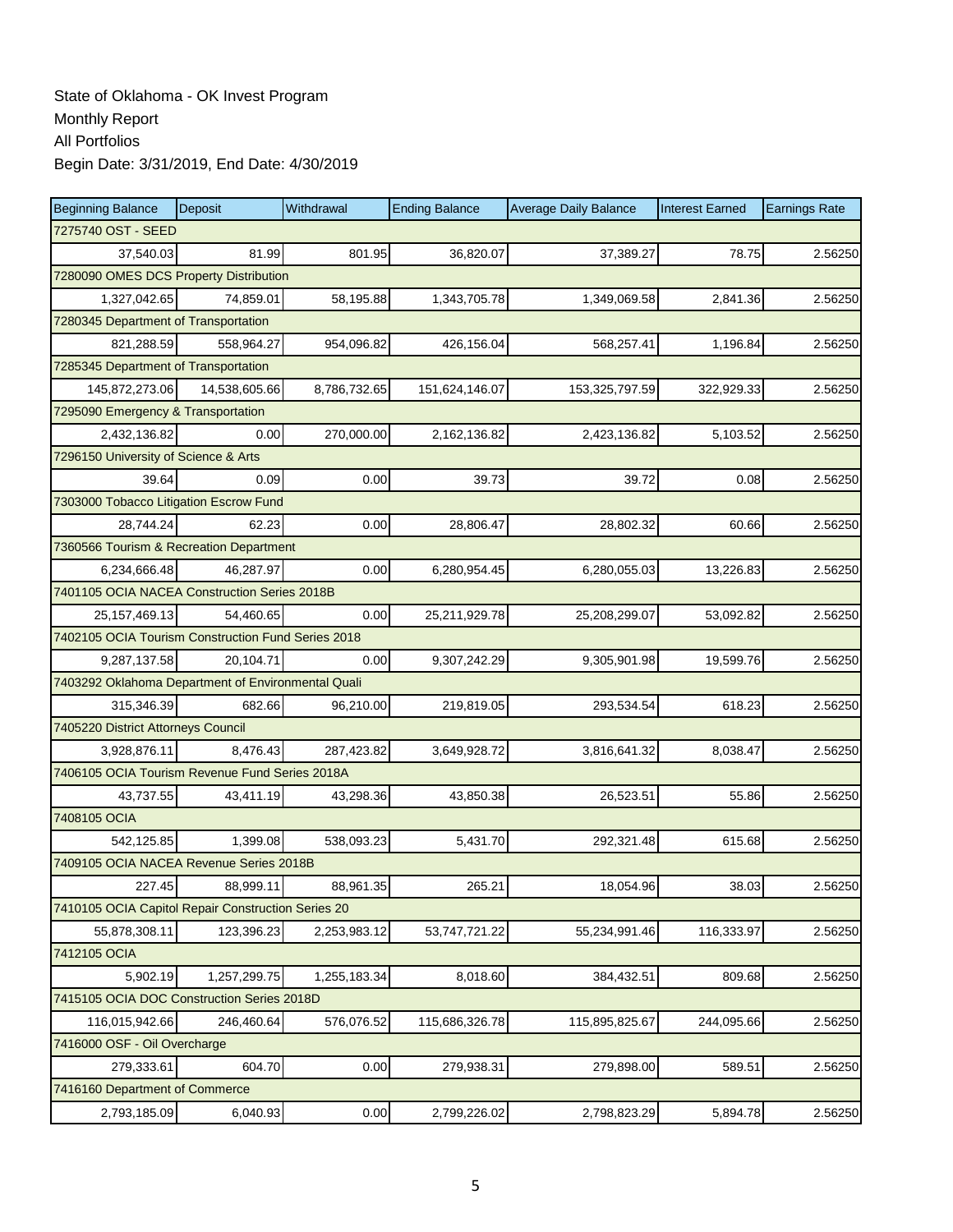| <b>Beginning Balance</b>                       | Deposit                        | Withdrawal    | <b>Ending Balance</b> | <b>Average Daily Balance</b> | <b>Interest Earned</b> | <b>Earnings Rate</b> |  |  |  |  |
|------------------------------------------------|--------------------------------|---------------|-----------------------|------------------------------|------------------------|----------------------|--|--|--|--|
| 7419105 OCIA                                   |                                |               |                       |                              |                        |                      |  |  |  |  |
| 763,149.00                                     | 549,389.43                     | 1,069,352.08  | 243,186.35            | 747,777.78                   | 1,574.94               | 2.56250              |  |  |  |  |
| 7426000 OSF - Oil Overcharge                   |                                |               |                       |                              |                        |                      |  |  |  |  |
| 2,333,974.92                                   | 5,052.57                       | 0.00          | 2,339,027.49          | 2,338,690.65                 | 4,925.67               | 2.56250              |  |  |  |  |
|                                                | 7426160 Department of Commerce |               |                       |                              |                        |                      |  |  |  |  |
| 12,035,664.32                                  | 34,138.97                      | 0.00          | 12,069,803.29         | 12,068,073.26                | 25,417.35              | 2.56250              |  |  |  |  |
| 7428105 OCIA Endowed Chairs Fund               |                                |               |                       |                              |                        |                      |  |  |  |  |
| 964,362.30                                     | 2,488.76                       | 957,188.87    | 9,662.19              | 519,997.00                   | 1,095.20               | 2.56250              |  |  |  |  |
| 7429105 OCIA                                   |                                |               |                       |                              |                        |                      |  |  |  |  |
| 192.34                                         | 388.61                         | 0.00          | 580.95                | 555.04                       | 1.17                   | 2.56250              |  |  |  |  |
| 7430010 Oklahoma State University              |                                |               |                       |                              |                        |                      |  |  |  |  |
| 2,961,863.08                                   | 1,974,058.46                   | 3,305,852.76  | 1,630,068.78          | 2,971,346.90                 | 6,258.15               | 2.56250              |  |  |  |  |
| 7430011 Oklahoma State University              |                                |               |                       |                              |                        |                      |  |  |  |  |
| 511,073.60                                     | 1,483,265.73                   | 1,475,407.70  | 518,931.63            | 854,882.68                   | 1,800.52               | 2.56250              |  |  |  |  |
| 7430012 Oklahoma State University              |                                |               |                       |                              |                        |                      |  |  |  |  |
| 621,268.63                                     | 899,577.39                     | 1,095,111.50  | 425,734.52            | 604,962.05                   | 1,274.15               | 2.56250              |  |  |  |  |
| 7430013 Oklahoma State University              |                                |               |                       |                              |                        |                      |  |  |  |  |
| 1,883,548.41                                   | 4,421.12                       | 15,057.17     | 1,872,912.36          | 1,878,035.47                 | 3,955.45               | 2.56250              |  |  |  |  |
| 7430014 Oklahoma State University              |                                |               |                       |                              |                        |                      |  |  |  |  |
| 2,627,264.00                                   | 4,340.82                       | 579,168.74    | 2,052,436.08          | 2,402,424.15                 | 5,059.90               | 2.56250              |  |  |  |  |
| 7430015 Oklahoma State University              |                                |               |                       |                              |                        |                      |  |  |  |  |
| 2,246,300.34                                   | 693,814.80                     | 1,050,816.91  | 1,889,298.23          | 1,740,830.59                 | 3,666.48               | 2.56250              |  |  |  |  |
| 7430016 Oklahoma State University              |                                |               |                       |                              |                        |                      |  |  |  |  |
| 163,382.39                                     | 354.74                         | 911.26        | 162,825.87            | 163,320.76                   | 343.98                 | 2.56250              |  |  |  |  |
| 7430420 Langston University                    |                                |               |                       |                              |                        |                      |  |  |  |  |
| 509,356.66                                     | 2,210,675.20                   | 1,717,825.94  | 1,002,205.92          | 674,789.92                   | 1,421.22               | 2.56250              |  |  |  |  |
| 7430461 Rogers State College                   |                                |               |                       |                              |                        |                      |  |  |  |  |
| 1,094,447.70                                   | 296,425.61                     | 198,367.25    | 1,192,506.06          | 1,050,792.95                 | 2,213.14               | 2.56250              |  |  |  |  |
| 7430505 Northwestern Oklahoma State University |                                |               |                       |                              |                        |                      |  |  |  |  |
| 355,075.33                                     | 39,512.72                      | 78,199.69     | 316,388.36            | 311,368.18                   | 655.79                 | 2.56250              |  |  |  |  |
| 7430665 Southwestern Oklahoma State University |                                |               |                       |                              |                        |                      |  |  |  |  |
| 2,550,173.26                                   | 152,756.59                     | 155,078.02    | 2,547,851.83          | 2,566,750.48                 | 5,406.00               | 2.56250              |  |  |  |  |
| 7430760 University of Oklahoma                 |                                |               |                       |                              |                        |                      |  |  |  |  |
| 14,727,114.68                                  | 7,227,868.72                   | 6,389,355.30  | 15,565,628.10         | 15,300,533.72                | 32,225.44              | 2.56250              |  |  |  |  |
| 7430770 OUHSC                                  |                                |               |                       |                              |                        |                      |  |  |  |  |
| 56,048,548.64                                  | 8,442,886.66                   | 11,301,036.81 | 53,190,398.49         | 57,031,251.91                | 120,117.19             | 2.56250              |  |  |  |  |
| 7430773 Oklahoma State University              |                                |               |                       |                              |                        |                      |  |  |  |  |
| 4,149,719.73                                   | 0.00                           | 585,608.59    | 3,564,111.14          | 3,805,247.53                 | 8,014.48               | 2.56250              |  |  |  |  |
| 7432105 OCIA 2009A Construction Fund           |                                |               |                       |                              |                        |                      |  |  |  |  |
| 669.48                                         | 184,624.59                     | 184,288.55    | 1,005.52              | 93,127.39                    | 196.14                 | 2.56250              |  |  |  |  |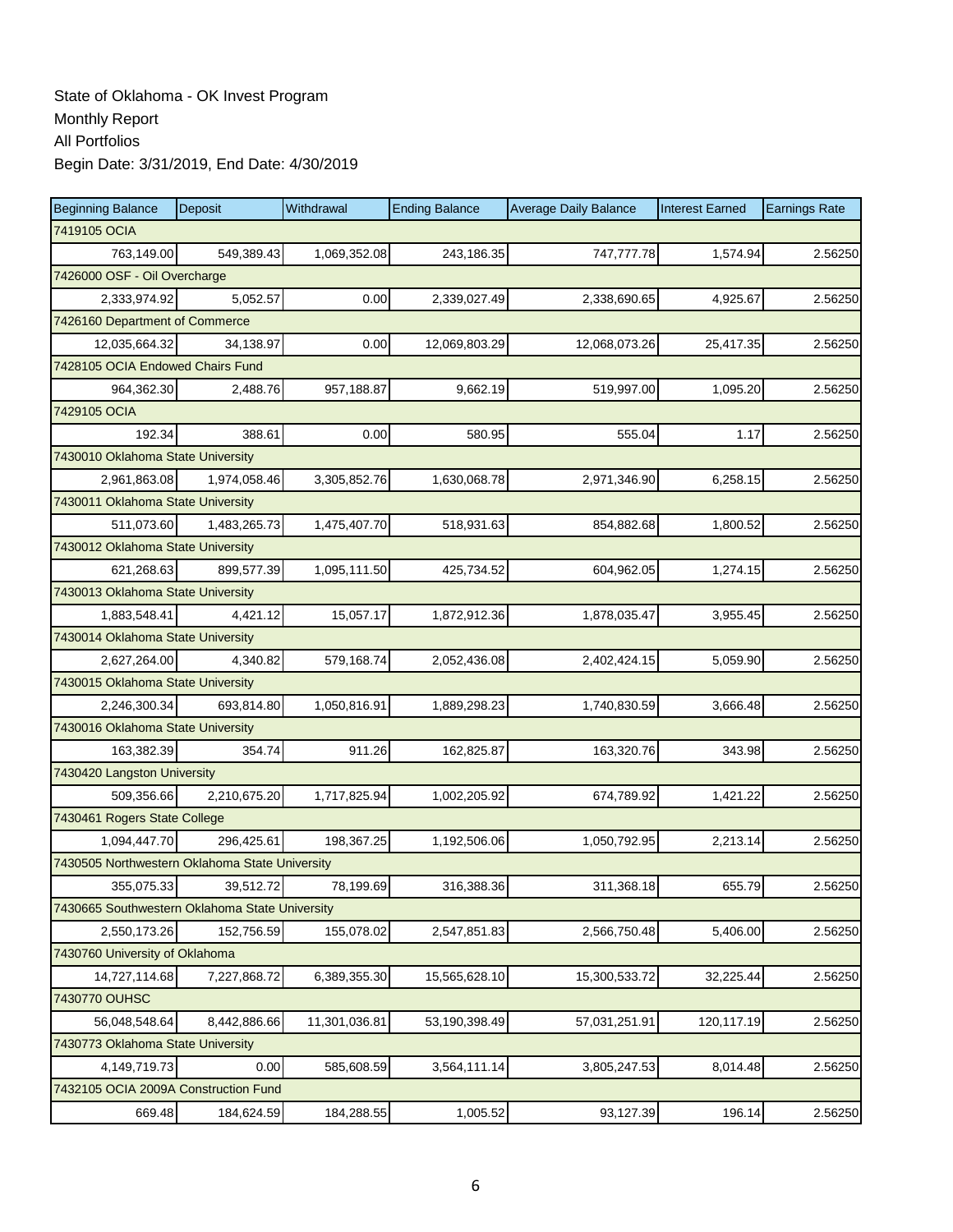| <b>Beginning Balance</b>                 | Deposit                               | Withdrawal   | <b>Ending Balance</b> | <b>Average Daily Balance</b> | <b>Interest Earned</b> | <b>Earnings Rate</b> |  |  |  |  |
|------------------------------------------|---------------------------------------|--------------|-----------------------|------------------------------|------------------------|----------------------|--|--|--|--|
| 7434105 OCIA                             |                                       |              |                       |                              |                        |                      |  |  |  |  |
| 194,933.63                               | 241,765.49                            | 189,670.83   | 247,028.29            | 174,318.48                   | 367.14                 | 2.56250              |  |  |  |  |
| 7436000 OSF - Oil Overcharge             |                                       |              |                       |                              |                        |                      |  |  |  |  |
| 2,559.85                                 | 5.54                                  | 0.00         | 2,565.39              | 2,565.02                     | 5.40                   | 2.56250              |  |  |  |  |
|                                          | 7440105 OCIA Operations & Maintenance |              |                       |                              |                        |                      |  |  |  |  |
| 3,917.76                                 | 8.48                                  | 0.00         | 3,926.24              | 3,925.67                     | 8.27                   | 2.56250              |  |  |  |  |
| 7442105 OCIA                             |                                       |              |                       |                              |                        |                      |  |  |  |  |
| 5,459.68                                 | 1,180,114.20                          | 1,178,127.88 | 7,446.00              | 360,751.94                   | 759.80                 | 2.56250              |  |  |  |  |
| 7443105 OCIA                             |                                       |              |                       |                              |                        |                      |  |  |  |  |
| 2,424.92                                 | 494,234.87                            | 417,858.33   | 78,801.46             | 320,778.30                   | 675.61                 | 2.56250              |  |  |  |  |
| 7444835 Water Resources Board            |                                       |              |                       |                              |                        |                      |  |  |  |  |
| 7,716,968.04                             | 19,459.83                             | 53,949.67    | 7,682,478.20          | 7,707,606.29                 | 16,233.49              | 2.56250              |  |  |  |  |
| 7445105 Oklahoma Capital Improvement     |                                       |              |                       |                              |                        |                      |  |  |  |  |
| 801,745.38                               | 1,065.09                              | 800,331.25   | 2,479.22              | 429,251.55                   | 904.07                 | 2.56250              |  |  |  |  |
| 7445835 Water Resources Board            |                                       |              |                       |                              |                        |                      |  |  |  |  |
| 3,989,969.95                             | 9,277.67                              | 99,610.20    | 3,899,637.42          | 3,953,631.00                 | 8,327.00               | 2.56250              |  |  |  |  |
| 7446105 Capital Improvement Authority    |                                       |              |                       |                              |                        |                      |  |  |  |  |
| 1,905,412.87                             | 4,205.37                              | 1,183,674.73 | 725,943.51            | 1,620,813.68                 | 3,413.70               | 2.56250              |  |  |  |  |
| 7447105 OCIA                             |                                       |              |                       |                              |                        |                      |  |  |  |  |
| 1,038.90                                 | 242,409.91                            | 242,225.01   | 1,223.80              | 71,182.87                    | 149.92                 | 2.56250              |  |  |  |  |
| 7448105 OCIA                             |                                       |              |                       |                              |                        |                      |  |  |  |  |
| 710.05                                   | 1.54                                  | 0.00         | 711.59                | 711.49                       | 1.50                   | 2.56250              |  |  |  |  |
| 7449105 OCIA                             |                                       |              |                       |                              |                        |                      |  |  |  |  |
| 645.59                                   | 1,301.45                              | 0.00         | 1,947.04              | 1,860.28                     | 3.92                   | 2.56250              |  |  |  |  |
| 7455105 OCIA                             |                                       |              |                       |                              |                        |                      |  |  |  |  |
| 352,935.94                               | 468.86                                | 352,312.50   | 1,092.30              | 188,961.04                   | 397.98                 | 2.56250              |  |  |  |  |
| 7455160 Department of Commerce           |                                       |              |                       |                              |                        |                      |  |  |  |  |
| 103,596.63                               | 50,856.04                             | 7,581.01     | 146,871.66            | 130,323.32                   | 274.48                 | 2.56250              |  |  |  |  |
| 7460100 Cameron University               |                                       |              |                       |                              |                        |                      |  |  |  |  |
| 1,042,635.07                             | 1,591.14                              | 161,982.64   | 882,243.57            | 893,723.80                   | 1,882.33               | 2.56250              |  |  |  |  |
| 7460760 University of Oklahoma           |                                       |              |                       |                              |                        |                      |  |  |  |  |
| 161,699.24                               | 350.04                                | 0.00         | 162,049.28            | 162,025.94                   | 341.25                 | 2.56250              |  |  |  |  |
| 7462105 OK Capital Improvement Authority |                                       |              |                       |                              |                        |                      |  |  |  |  |
| 2,310.97                                 | 492,287.00                            | 491,458.33   | 3,139.64              | 150,521.89                   | 317.02                 | 2.56250              |  |  |  |  |
| 7464105 OCIA                             |                                       |              |                       |                              |                        |                      |  |  |  |  |
| 22,851,898.25                            | 46,424.70                             | 239,425.71   | 22,658,897.24         | 22,812,779.87                | 48,047.46              | 2.56250              |  |  |  |  |
| 7470010 Oklahoma State University        |                                       |              |                       |                              |                        |                      |  |  |  |  |
| 6,949,095.51                             | 15,522.49                             | 1,076,588.34 | 5,888,029.66          | 6,115,688.22                 | 12,880.64              | 2.56250              |  |  |  |  |
| 7470014 Oklahoma State University        |                                       |              |                       |                              |                        |                      |  |  |  |  |
| 3,594,436.44                             | 7,781.38                              | 8,600.04     | 3,593,617.78          | 3,594,262.92                 | 7,570.11               | 2.56250              |  |  |  |  |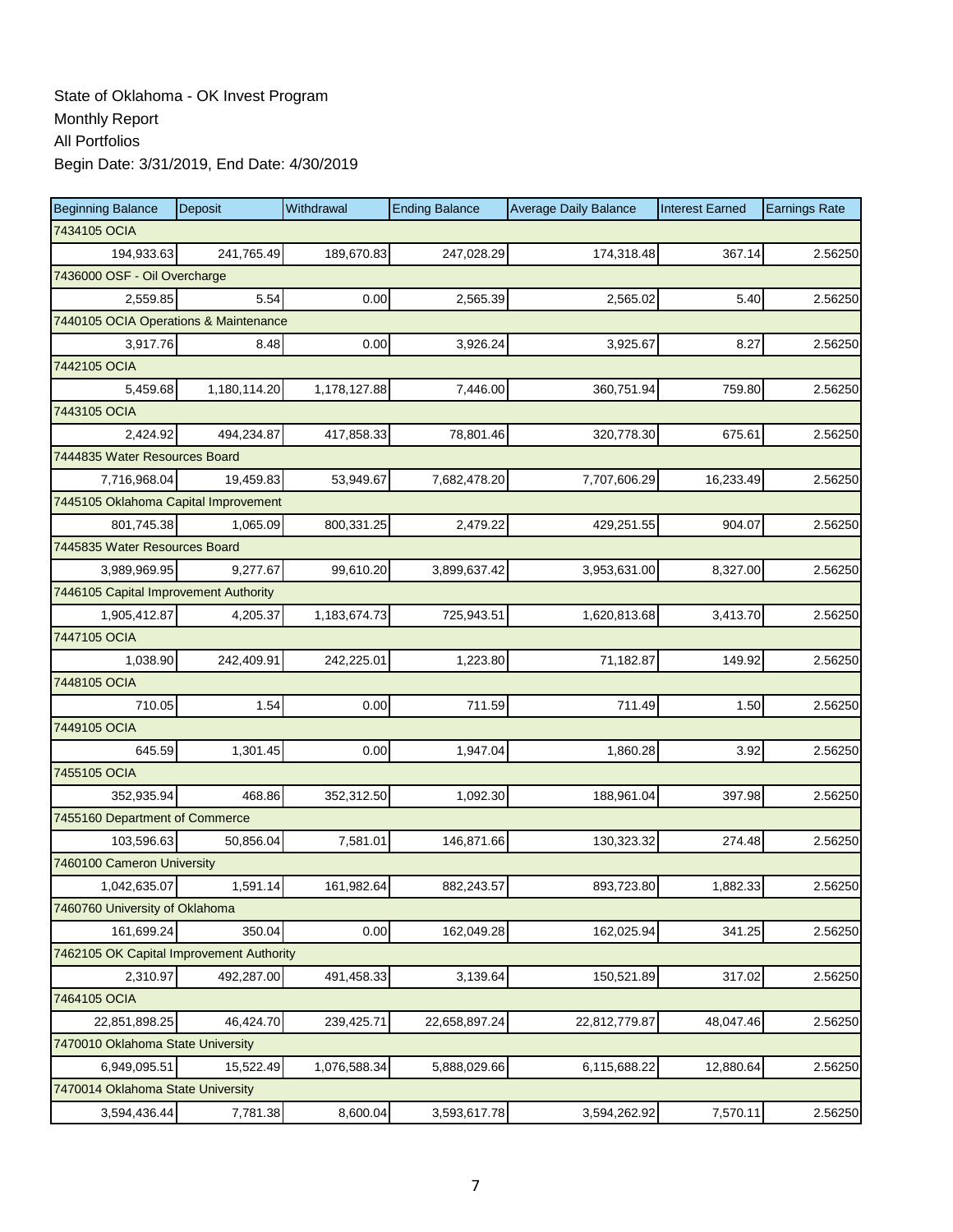| <b>Beginning Balance</b>                 | <b>Deposit</b> | Withdrawal   | <b>Ending Balance</b> | <b>Average Daily Balance</b> | <b>Interest Earned</b> | <b>Earnings Rate</b> |
|------------------------------------------|----------------|--------------|-----------------------|------------------------------|------------------------|----------------------|
| 7470230 East Central University          |                |              |                       |                              |                        |                      |
| 0.11                                     | 0.00           | 0.00         | 0.11                  | 0.11                         | 0.00                   | 2.56250              |
| 7471835 Water Resources Board            |                |              |                       |                              |                        |                      |
| 763,535.61                               | 265,511.87     | 116,573.17   | 912,474.31            | 790,813.13                   | 1,665.58               | 2.56250              |
| 7472835 Water Resources Board            |                |              |                       |                              |                        |                      |
| 103,413,990.41                           | 223,869.64     | 0.00         | 103,637,860.05        | 103,622,935.41               | 218,246.94             | 2.56250              |
| 7473835 Water Resources Board            |                |              |                       |                              |                        |                      |
| 53,946,433.63                            | 0.00           | 7,888,255.00 | 46,058,178.63         | 47,323,537.39                | 99,671.15              | 2.56250              |
| 7475750 Tulsa Community College          |                |              |                       |                              |                        |                      |
| 5,743.15                                 | 12.43          | 0.00         | 5,755.58              | 5,754.75                     | 12.12                  | 2.56250              |
| 7476760 University of Oklahoma           |                |              |                       |                              |                        |                      |
| 16,010,864.62                            | 34,603.35      | 585,496.63   | 15,459,971.34         | 15,657,711.74                | 32,977.71              | 2.56250              |
| 7479010 Oklahoma State University        |                |              |                       |                              |                        |                      |
| 1,835,559.58                             | 4,414.74       | 409,444.43   | 1,430,529.89          | 1,636,980.73                 | 3,447.75               | 2.56250              |
| 7480230 East Central University          |                |              |                       |                              |                        |                      |
| 0.68                                     | 0.00           | 0.00         | 0.68                  | 0.68                         | 0.00                   | 2.56250              |
| 7481230 East Central University          |                |              |                       |                              |                        |                      |
| 0.04                                     | 0.00           | 0.00         | 0.04                  | 0.04                         | 0.00                   | 2.56250              |
| 7481633 Oklahoma City Community College  |                |              |                       |                              |                        |                      |
| 0.03                                     | 0.00           | 0.00         | 0.03                  | 0.03                         | 0.00                   | 2.56250              |
| 7482105 OCIA                             |                |              |                       |                              |                        |                      |
| 6,029.52                                 | 1,248,623.00   | 1,246,520.83 | 8,131.69              | 381,947.79                   | 804.44                 | 2.56250              |
| 7483633 OCCC 2010 Bond                   |                |              |                       |                              |                        |                      |
| 0.06                                     | 0.00           | 0.00         | 0.06                  | 0.06                         | 0.00                   | 2.56250              |
| 7486010 Oklahoma State University        |                |              |                       |                              |                        |                      |
| 10,006.87                                | 22.48          | 0.00         | 10,029.35             | 10,027.85                    | 21.12                  | 2.56250              |
| 7488105 OCIA                             |                |              |                       |                              |                        |                      |
| 1,112,545.79                             | 803,618.64     | 848,923.40   | 1,067,241.03          | 723,228.03                   | 1,523.24               | 2.56250              |
| 7489105 OCIA                             |                |              |                       |                              |                        |                      |
| 876.35                                   | 352,721.10     | 352,412.42   | 1,185.03              | 106,888.18                   | 225.12                 | 2.56250              |
| 7518410 Commissioners of the Land Office |                |              |                       |                              |                        |                      |
| 1,164,775.76                             | 0.00           | 138,414.80   | 1,026,360.96          | 1,160,161.93                 | 2,443.49               | 2.56250              |
| 7519410 Commissioners of the Land Office |                |              |                       |                              |                        |                      |
| 3,203,634.18                             | 0.00           | 629,471.36   | 2,574,162.82          | 2,980,008.04                 | 6,276.39               | 2.56250              |
| 7600010 Oklahoma State University        |                |              |                       |                              |                        |                      |
| 2,883,604.43                             | 476,660.05     | 175,568.22   | 3,184,696.26          | 2,886,437.59                 | 6,079.31               | 2.56250              |
| 7600120 University of Central Oklahoma   |                |              |                       |                              |                        |                      |
| 4,699,567.77                             | 68,256.08      | 42,635.20    | 4,725,188.65          | 4,696,708.28                 | 9,892.04               | 2.56250              |
| 7600150 University of Science & Arts     |                |              |                       |                              |                        |                      |
| 818,805.28                               | 59,874.03      | 10,837.27    | 867,842.04            | 835,215.20                   | 1,759.10               | 2.56250              |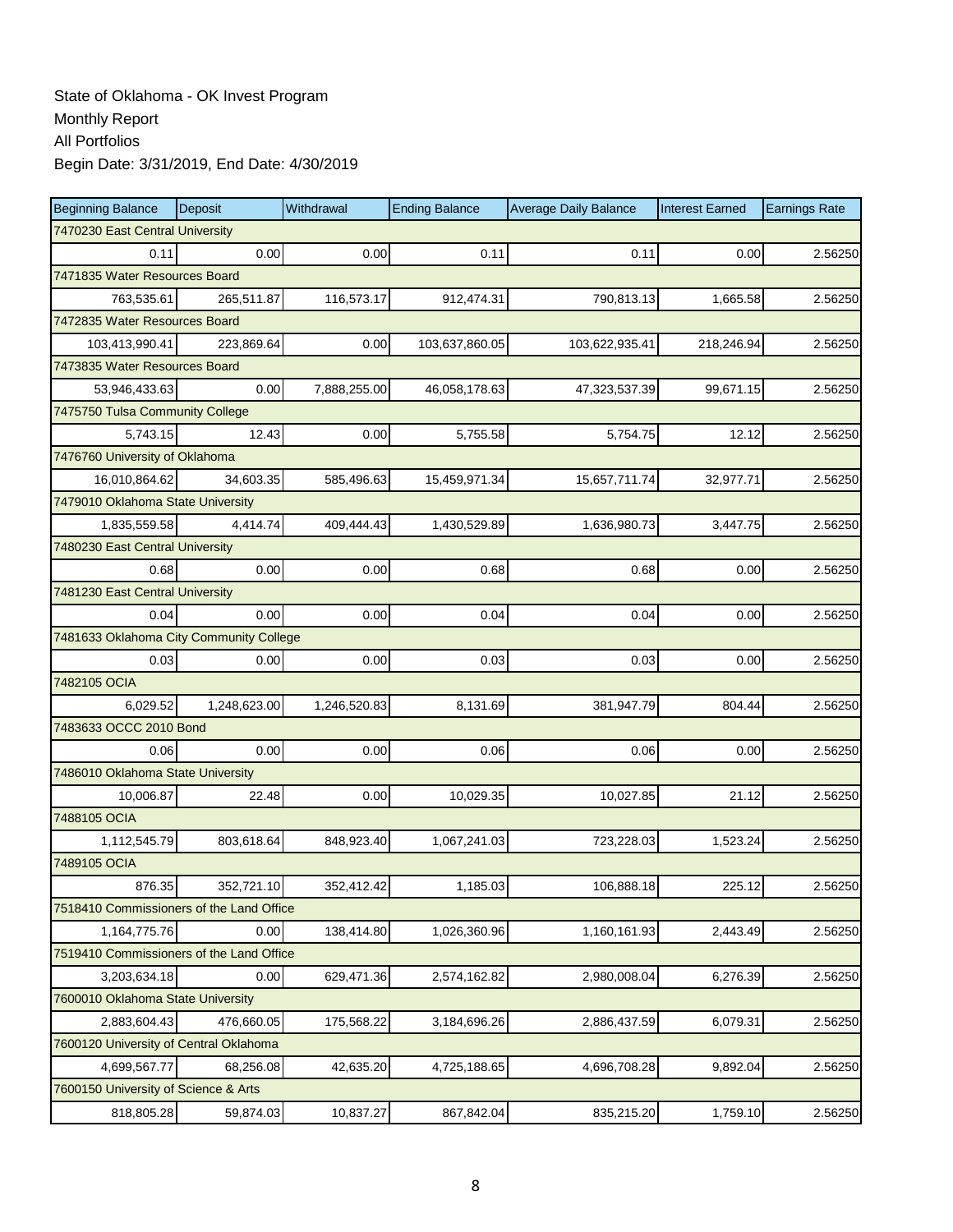| <b>Beginning Balance</b>                       | Deposit    | Withdrawal | <b>Ending Balance</b> | <b>Average Daily Balance</b> | <b>Interest Earned</b> | <b>Earnings Rate</b> |
|------------------------------------------------|------------|------------|-----------------------|------------------------------|------------------------|----------------------|
| 7600230 East Central University                |            |            |                       |                              |                        |                      |
| 1,335,705.36                                   | 57,844.07  | 131,711.27 | 1,261,838.16          | 1,290,293.66                 | 2,717.57               | 2.56250              |
| 7600420 Langston University                    |            |            |                       |                              |                        |                      |
| 1,609,224.00                                   | 55,774.82  | 0.00       | 1,664,998.82          | 1,628,151.47                 | 3,429.15               | 2.56250              |
| 7600485 Northeastern State University          |            |            |                       |                              |                        |                      |
| 2,608,594.28                                   | 63,721.25  | 47,428.62  | 2,624,886.91          | 2,596,514.11                 | 5,468.69               | 2.56250              |
| 7600490 Northern Oklahoma College              |            |            |                       |                              |                        |                      |
| 1,039,469.24                                   | 54,502.72  | 70,174.49  | 1,023,797.47          | 1,015,725.42                 | 2,139.28               | 2.56250              |
| 7600505 Northwestern Oklahoma State University |            |            |                       |                              |                        |                      |
| 1,662,370.36                                   | 61,733.62  | 42,673.28  | 1,681,430.70          | 1,657,307.14                 | 3,490.56               | 2.56250              |
| 7600530 Panhandle State University             |            |            |                       |                              |                        |                      |
| 172,596.07                                     | 69,395.13  | 37,390.19  | 204,601.01            | 166,974.33                   | 351.68                 | 2.56250              |
| 7600660 Southeastern Oklahoma State Unversity  |            |            |                       |                              |                        |                      |
| 103,894.55                                     | 58,336.08  | 84,021.62  | 78,209.01             | 59,915.74                    | 126.19                 | 2.56250              |
| 7600665 Southwestern Oklahoma State University |            |            |                       |                              |                        |                      |
| 2,697,067.17                                   | 63,896.64  | 0.00       | 2,760,963.81          | 2,719,894.07                 | 5,728.54               | 2.56250              |
| 7600760 University of Oklahoma                 |            |            |                       |                              |                        |                      |
| 4,029,672.99                                   | 478,955.97 | 0.00       | 4,508,628.96          | 4,178,533.46                 | 8,800.68               | 2.56250              |
| 7650010 Oklahoma State University              |            |            |                       |                              |                        |                      |
| 5,677,916.67                                   | 162,115.12 | 96,584.62  | 5,743,447.17          | 5,692,401.81                 | 11,989.13              | 2.56250              |
| 7650120 University of Central Oklahoma         |            |            |                       |                              |                        |                      |
| 1,037,697.78                                   | 25,232.00  | 9,047.98   | 1,053,881.80          | 1,037,713.73                 | 2,185.60               | 2.56250              |
| 7650150 University of Science & Arts           |            |            |                       |                              |                        |                      |
| 209,501.30                                     | 25,697.01  | 12,061.24  | 223,137.07            | 211,072.25                   | 444.55                 | 2.56250              |
| 7650230 East Central University                |            |            |                       |                              |                        |                      |
| 2,163,569.13                                   | 29,885.55  | 9,930.99   | 2,183,523.69          | 2,170,737.24                 | 4,571.93               | 2.56250              |
| 7650420 Langston University                    |            |            |                       |                              |                        |                      |
| 1,639,250.76                                   | 105,870.41 | 0.00       | 1,745,121.17          | 1,673,347.24                 | 3,524.34               | 2.56250              |
| 7650485 Northeastern State University          |            |            |                       |                              |                        |                      |
| 905,240.46                                     | 27,166.31  | 5,299.31   | 927,107.46            | 910,905.90                   | 1,918.52               | 2.56250              |
| 7650490 Northern Oklahoma College              |            |            |                       |                              |                        |                      |
| 3,084,406.51                                   | 168,329.00 | 228,475.88 | 3,024,259.63          | 2,967,404.56                 | 6,249.84               | 2.56250              |
| 7650505 Northwestern Oklahoma State University |            |            |                       |                              |                        |                      |
| 703,207.99                                     | 26,727.69  | 0.00       | 729,935.68            | 712,173.57                   | 1,499.95               | 2.56250              |
| 7650530 Panhandle State University             |            |            |                       |                              |                        |                      |
| 158,946.94                                     | 102,257.00 | 41,729.78  | 219,474.16            | 206,739.04                   | 435.43                 | 2.56250              |
| 7650660 Southeastern Oklahoma State Unversity  |            |            |                       |                              |                        |                      |
| 25,893.26                                      | 25,301.10  | 11,106.18  | 40,088.18             | 25,382.82                    | 53.46                  | 2.56250              |
| 7650665 Southwestern Oklahoma State University |            |            |                       |                              |                        |                      |
| 1,392,318.55                                   | 28,215.96  | 0.00       | 1,420,534.51          | 1,402,673.18                 | 2,954.26               | 2.56250              |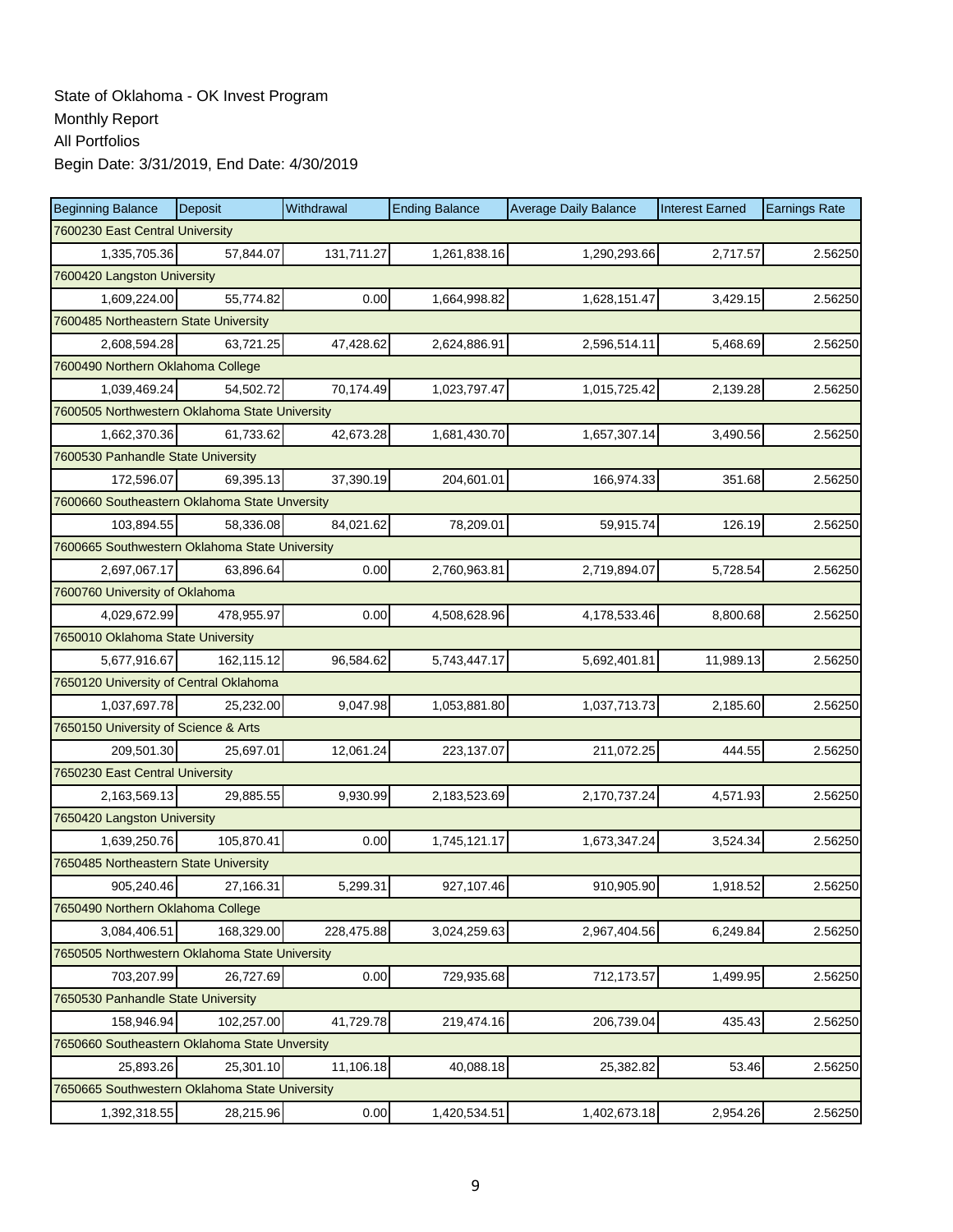| <b>Beginning Balance</b>                        | Deposit       | Withdrawal    | <b>Ending Balance</b> | <b>Average Daily Balance</b> | <b>Interest Earned</b> | <b>Earnings Rate</b> |  |  |
|-------------------------------------------------|---------------|---------------|-----------------------|------------------------------|------------------------|----------------------|--|--|
| 7650760 University of Oklahoma                  |               |               |                       |                              |                        |                      |  |  |
| 1,121,782.62                                    | 267,548.09    | 0.00          | 1,389,330.71          | 1,203,368.87                 | 2,534.49               | 2.56250              |  |  |
| 7700040 Department of Agriculture               |               |               |                       |                              |                        |                      |  |  |
| 10,609,024.81                                   | 24,978.30     | 0.00          | 10,634,003.11         | 10,631,260.56                | 22,391.18              | 2.56250              |  |  |
| 7700041 Western Oklahoma State College          |               |               |                       |                              |                        |                      |  |  |
| 696,350.59                                      | 279,011.26    | 218,136.57    | 757,225.28            | 587,470.03                   | 1,237.31               | 2.56250              |  |  |
| 7700131 Department of Corrections               |               |               |                       |                              |                        |                      |  |  |
| 20,924,913.78                                   | 1,646,473.23  | 2,111,062.06  | 20,460,324.95         | 20,315,478.63                | 42,787.74              | 2.56250              |  |  |
| 7700240 Eastern Oklahoma State College          |               |               |                       |                              |                        |                      |  |  |
| 1,237,483.97                                    | 296,485.69    | 405,200.77    | 1,128,768.89          | 1,167,747.19                 | 2,459.47               | 2.56250              |  |  |
| 7700340 State Health Department                 |               |               |                       |                              |                        |                      |  |  |
| 0.00                                            | 1,430,241.14  | 1,430,241.14  | 0.00                  | 347,744.43                   | 732.41                 | 2.56250              |  |  |
| 7700461 Rogers State College                    |               |               |                       |                              |                        |                      |  |  |
| 5,731,757.00                                    | 1,211,683.84  | 1,493,120.74  | 5,450,320.10          | 5,242,567.95                 | 11,041.71              | 2.56250              |  |  |
| 7700490 Northern Oklahoma College               |               |               |                       |                              |                        |                      |  |  |
| 1,657,289.88                                    | 1,952,150.52  | 1,643,457.71  | 1,965,982.69          | 1,715,085.19                 | 3,612.25               | 2.56250              |  |  |
| 7700606 Ardmore Higher Education Center         |               |               |                       |                              |                        |                      |  |  |
| 252,793.21                                      | 549.03        | 3,018.51      | 250,323.73            | 251,756.88                   | 530.24                 | 2.56250              |  |  |
| 7700633 Oklahoma City Community College         |               |               |                       |                              |                        |                      |  |  |
| 7,511,965.34                                    | 1,756,157.14  | 953,527.29    | 8,314,595.19          | 8,222,579.38                 | 17,318.10              | 2.56250              |  |  |
| 7700660 Southeastern Oklahoma State University  |               |               |                       |                              |                        |                      |  |  |
| 5,440,279.52                                    | 5,574,524.62  | 4,542,028.98  | 6,472,775.16          | 6,327,394.22                 | 13,326.53              | 2.56250              |  |  |
| 7700760 University of Oklahoma                  |               |               |                       |                              |                        |                      |  |  |
| 135,408,959.60                                  | 25,463,721.95 | 29,313,178.67 | 131,559,502.88        | 128,833,204.91               | 271,343.91             | 2.56250              |  |  |
| 7700830 Department of Human Services            |               |               |                       |                              |                        |                      |  |  |
| 1,556,200.51                                    | 513,577.28    | 456,279.62    | 1,613,498.17          | 1,863,331.20                 | 3,924.48               | 2.56250              |  |  |
| 7701010 Oklahoma State University               |               |               |                       |                              |                        |                      |  |  |
| 11,390,483.20                                   | 39,028,087.31 | 44,985,709.57 | 5,432,860.94          | 12,467,097.69                | 26,257.76              | 2.56250              |  |  |
| 7701091 Building Bond Commission Administrative |               |               |                       |                              |                        |                      |  |  |
| 2.95                                            | 0.01          | 0.00          | 2.96                  | 2.96                         | 0.01                   | 2.56250              |  |  |
| 7701150 University of Science & Arts            |               |               |                       |                              |                        |                      |  |  |
| 4,611,797.70                                    | 214,385.09    | 1,070,649.13  | 3,755,533.66          | 4,253,848.22                 | 8,959.30               | 2.56250              |  |  |
| 7701165 Connors State College                   |               |               |                       |                              |                        |                      |  |  |
| 143,317.85                                      | 645,164.19    | 373,218.78    | 415,263.26            | 385,282.56                   | 811.47                 | 2.56250              |  |  |
| 7701400 Office of Juvenile Affairs              |               |               |                       |                              |                        |                      |  |  |
| 226,149.84                                      | 15,596.54     | 16,941.66     | 224,804.72            | 225,517.49                   | 474.98                 | 2.56250              |  |  |
| 7701480 Northeasten Oklahoma A&M College        |               |               |                       |                              |                        |                      |  |  |
| 2,072,633.28                                    | 1,142.05      | 731,271.45    | 1,342,503.88          | 1,731,301.75                 | 3,646.41               | 2.56250              |  |  |
| 7701605 Regents for Higher Education            |               |               |                       |                              |                        |                      |  |  |
| 36, 194, 188. 43                                | 413,530.11    | 1,207,383.60  | 35,400,334.94         | 35,418,892.91                | 74,598.01              | 2.56250              |  |  |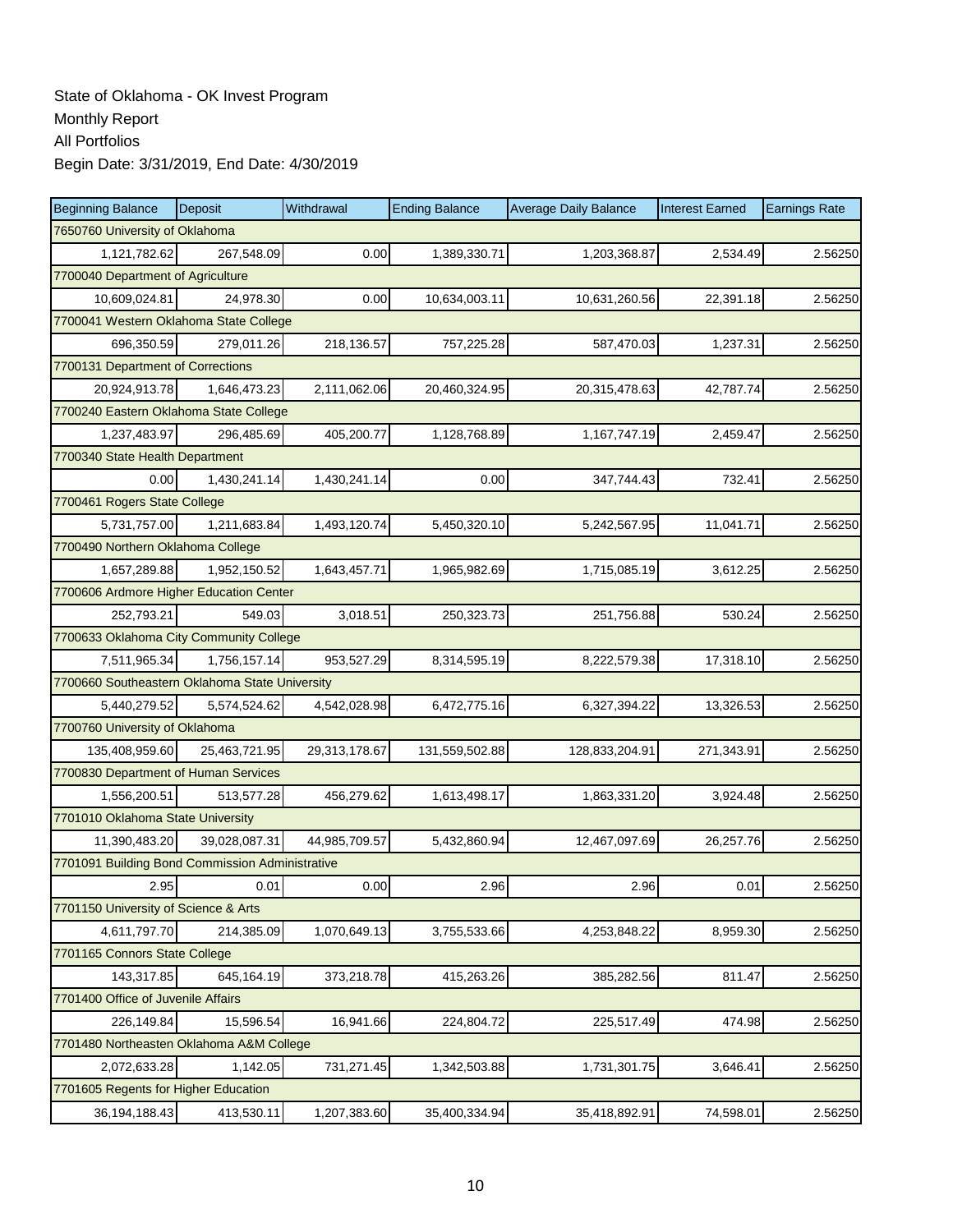| <b>Beginning Balance</b>                       | Deposit       | Withdrawal    | <b>Ending Balance</b> | <b>Average Daily Balance</b> | <b>Interest Earned</b> | <b>Earnings Rate</b> |
|------------------------------------------------|---------------|---------------|-----------------------|------------------------------|------------------------|----------------------|
| 7701650 Department of Veteran Affairs          |               |               |                       |                              |                        |                      |
| 475,929.68                                     | 131,242.94    | 59,703.37     | 547,469.25            | 513,047.86                   | 1,080.56               | 2.56250              |
| 7701770 OUHSC                                  |               |               |                       |                              |                        |                      |
| 439,219,332.92                                 | 73,337,414.67 | 35,121,662.96 | 477,435,084.63        | 456,881,636.83               | 962,267.83             | 2.56250              |
| 7701805 Department of Rehabilitation Services  |               |               |                       |                              |                        |                      |
| 162,245.04                                     | 20,690.06     | 15,085.10     | 167,850.00            | 163,112.06                   | 343.54                 | 2.56250              |
| 7701865 Workers Compensation Commission        |               |               |                       |                              |                        |                      |
| 6.906.888.94                                   | 44,703.82     | 61,714.56     | 6,889,878.20          | 6,905,105.93                 | 14,543.29              | 2.56250              |
| 7702120 University of Central Oklahoma         |               |               |                       |                              |                        |                      |
| 24,735,163.46                                  | 2,187,770.25  | 2,503,743.90  | 24,419,189.81         | 25,362,203.19                | 53,416.97              | 2.56250              |
| 7702650 Department of Veteran Affairs          |               |               |                       |                              |                        |                      |
| 376,465.63                                     | 142,040.17    | 134,381.70    | 384,124.10            | 392,533.99                   | 826.74                 | 2.56250              |
| 7703650 Department of Veteran Affairs          |               |               |                       |                              |                        |                      |
| 402.178.59                                     | 148,836.41    | 149,179.97    | 401,835.03            | 428,472.40                   | 902.43                 | 2.56250              |
| 7704120 University of Central Oklahoma         |               |               |                       |                              |                        |                      |
| 34,580.33                                      | 1,982,929.36  | 991,489.92    | 1,026,019.77          | 437,502.35                   | 921.45                 | 2.56250              |
| 7704650 Department of Veteran Affairs          |               |               |                       |                              |                        |                      |
| 355,724.97                                     | 163,599.16    | 118,409.90    | 400,914.23            | 362,758.59                   | 764.03                 | 2.56250              |
| 7704865 Workers Compensation Commission        |               |               |                       |                              |                        |                      |
| 46,176.50                                      | 55.88         | 0.00          | 46,232.38             | 46,228.65                    | 97.37                  | 2.56250              |
| 7705505 Northwestern Oklahoma State University |               |               |                       |                              |                        |                      |
| 1,676,048.36                                   | 433,164.32    | 654,686.18    | 1,454,526.50          | 1,781,982.93                 | 3,753.15               | 2.56250              |
| 7705650 Department of Veteran Affairs          |               |               |                       |                              |                        |                      |
| 256,930.87                                     | 70,190.16     | 90,612.11     | 236,508.92            | 258,747.92                   | 544.97                 | 2.56250              |
| 7705675 Self Insurance Guaranty Fund           |               |               |                       |                              |                        |                      |
| 1,371,258.26                                   | 53,496.92     | 7,551.13      | 1,417,204.05          | 1,385,625.59                 | 2,918.36               | 2.56250              |
| 7705865 Workers Compensation Commission        |               |               |                       |                              |                        |                      |
| 36,389.46                                      | 51,857.31     | 51,776.62     | 36,470.15             | 45,094.21                    | 94.98                  | 2.56250              |
| 7706452 CMHC, Rep payee account                |               |               |                       |                              |                        |                      |
| 624.40                                         | 1.35          | 7.00          | 618.75                | 623.56                       | 1.31                   | 2.56250              |
| 7706650 Department of Veteran Affairs          |               |               |                       |                              |                        |                      |
| 113,113.19                                     | 60,483.18     | 55,036.27     | 118,560.10            | 120,652.41                   | 254.11                 | 2.56250              |
| 7706750 Tulsa Community College                |               |               |                       |                              |                        |                      |
| 218,335.72                                     | 933,644.11    | 719,472.60    | 432,507.23            | 479,782.07                   | 1,010.50               | 2.56250              |
| 7706865 OK Workers Comp Commission             |               |               |                       |                              |                        |                      |
| 327,820.21                                     | 709.66        | 0.00          | 328,529.87            | 328,482.56                   | 691.84                 | 2.56250              |
| 7707452 CMHC, Rep payee account                |               |               |                       |                              |                        |                      |
| 90,853.95                                      | 22,001.19     | 26,827.01     | 86,028.13             | 96,883.68                    | 204.05                 | 2.56250              |
| 7707605 Regents for Higher Education           |               |               |                       |                              |                        |                      |
| 1,986,602.14                                   | 5,741,943.13  | 6,924,858.64  | 803,686.63            | 3,001,720.84                 | 6,322.12               | 2.56250              |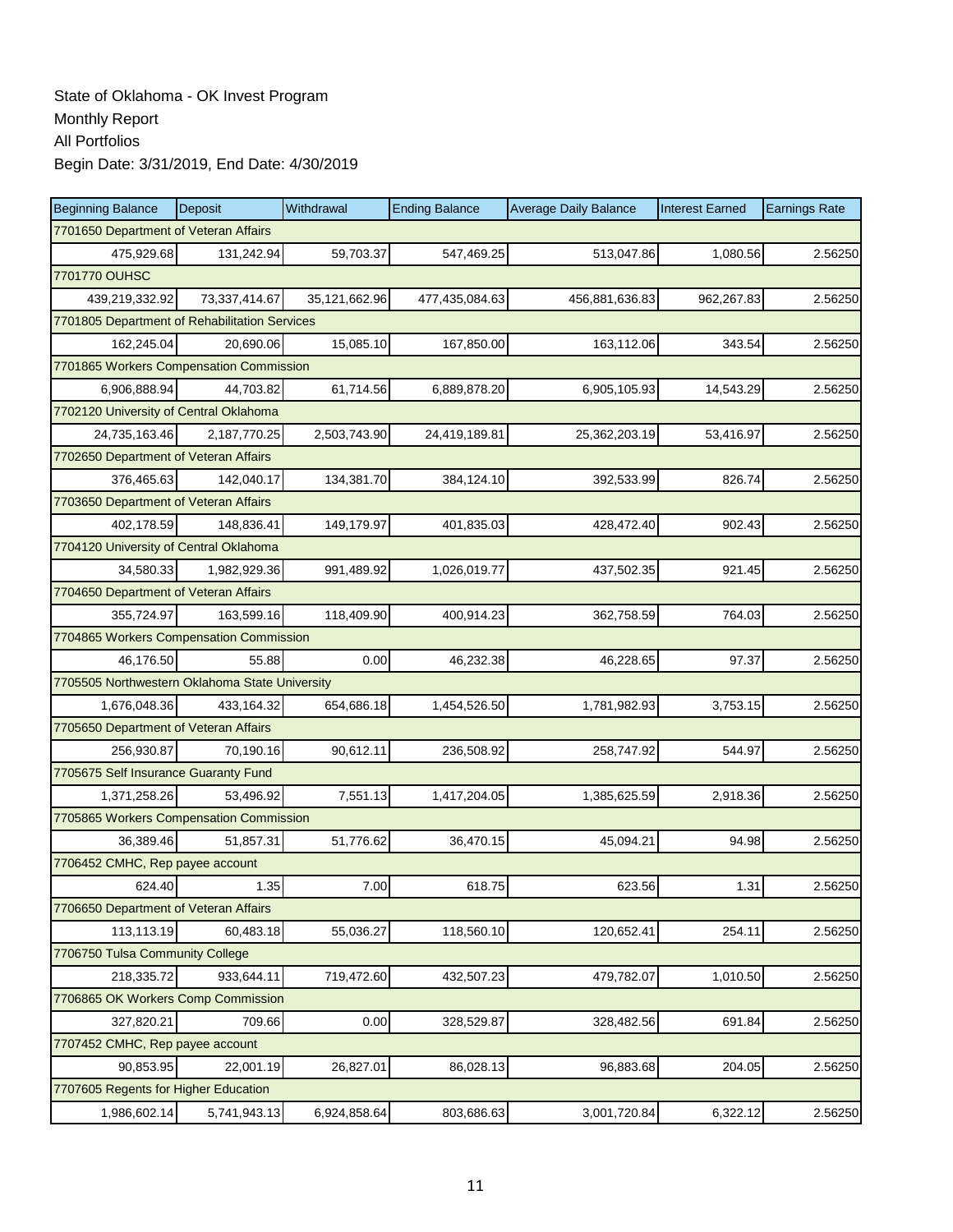| <b>Beginning Balance</b>                     | Deposit      | Withdrawal   | <b>Ending Balance</b> | <b>Average Daily Balance</b> | <b>Interest Earned</b> | <b>Earnings Rate</b> |  |  |
|----------------------------------------------|--------------|--------------|-----------------------|------------------------------|------------------------|----------------------|--|--|
| 7707650 Department of Veteran Affairs        |              |              |                       |                              |                        |                      |  |  |
| 307,523.78                                   | 76,309.93    | 90,864.29    | 292,969.42            | 311,528.80                   | 656.13                 | 2.56250              |  |  |
| 7707865 OK Workers Comp Commission           |              |              |                       |                              |                        |                      |  |  |
| 71,884.80                                    | 155.62       | 0.00         | 72,040.42             | 72,030.05                    | 151.71                 | 2.56250              |  |  |
| 7708108 Carl Albert State College            |              |              |                       |                              |                        |                      |  |  |
| 6,547,771.70                                 | 546,965.85   | 734,923.57   | 6,359,813.98          | 6,367,205.41                 | 13,410.38              | 2.56250              |  |  |
| 7708605 Regents for Higher Education         |              |              |                       |                              |                        |                      |  |  |
| 21,198.54                                    | 53.67        | 4,641.67     | 16,610.54             | 20,010.85                    | 42.15                  | 2.56250              |  |  |
| 7709605 Regents for Higher Education         |              |              |                       |                              |                        |                      |  |  |
| 1,806,946.42                                 | 108,822.00   | 1,359,667.21 | 556,101.21            | 617,726.49                   | 1,301.03               | 2.56250              |  |  |
| 7710350 Oklahoma Historical Society          |              |              |                       |                              |                        |                      |  |  |
| 1,236,375.58                                 | 2,676.49     | 0.00         | 1,239,052.07          | 1,238,873.64                 | 2,609.27               | 2.56250              |  |  |
| 7710452 Oklahoma Department of Mental Health |              |              |                       |                              |                        |                      |  |  |
| 940,474.88                                   | 2,219.75     | 39.50        | 942,655.13            | 942,532.59                   | 1,985.13               | 2.56250              |  |  |
| 7710605 Regents for Higher Education         |              |              |                       |                              |                        |                      |  |  |
| 1,740,165.64                                 | 40.605.72    | 4,000.00     | 1,776,771.36          | 1,767,090.91                 | 3,721.78               | 2.56250              |  |  |
| 7711185 Corporation Commission               |              |              |                       |                              |                        |                      |  |  |
| 73.940.219.98                                | 1,410,954.79 | 1,935,424.77 | 73,415,750.00         | 72,456,335.41                | 152,604.95             | 2.56250              |  |  |
| 7711420 Langston University                  |              |              |                       |                              |                        |                      |  |  |
| 6,838,618.66                                 | 10,986.54    | 1,916,186.77 | 4,933,418.43          | 5,771,784.29                 | 12,156.33              | 2.56250              |  |  |
| 7711452 Griffin Memorial Hospital Rep Payee  |              |              |                       |                              |                        |                      |  |  |
| 43,602.85                                    | 443.87       | 119.72       | 43,927.00             | 43,640.68                    | 91.91                  | 2.56250              |  |  |
| 7711605 Regents for Higher Education         |              |              |                       |                              |                        |                      |  |  |
| 787,011.22                                   | 1,703.71     | 0.00         | 788,714.93            | 788,601.35                   | 1,660.92               | 2.56250              |  |  |
| 7712605 Regents for Higher Education         |              |              |                       |                              |                        |                      |  |  |
| 146,052.46                                   | 316.11       | 0.00         | 146,368.57            | 146,347.50                   | 308.23                 | 2.56250              |  |  |
| 7713605 Regents for Higher Education         |              |              |                       |                              |                        |                      |  |  |
| 27,698,045.63                                | 7,059,960.47 | 0.00         | 34,758,006.10         | 29,854,008.74                | 62,877.45              | 2.56250              |  |  |
| 7714605 Regents for Higher Education         |              |              |                       |                              |                        |                      |  |  |
| 11,562,336.22                                | 158,956.79   | 14,740.00    | 11,706,553.01         | 11,683,397.96                | 24,607.16              | 2.56250              |  |  |
| 7715605 Regents for Higher Education         |              |              |                       |                              |                        |                      |  |  |
| 469,885.85                                   | 1,017.20     | 0.00         | 470,903.05            | 470,835.24                   | 991.66                 | 2.56250              |  |  |
| 7718605 Regents for Higher Education         |              |              |                       |                              |                        |                      |  |  |
| 5,567,694.06                                 | 2,146,196.49 | 2,157,736.01 | 5,556,154.54          | 5,847,889.61                 | 12,316.62              | 2.56250              |  |  |
| 7719605 Regents for Higher Education         |              |              |                       |                              |                        |                      |  |  |
| 35,609.69                                    | 97.06        | 0.00         | 35,706.75             | 35,698.95                    | 75.19                  | 2.56250              |  |  |
| 7723623 Seminole State College               |              |              |                       |                              |                        |                      |  |  |
| 490,252.50                                   | 245,410.57   | 433,549.19   | 302,113.88            | 394,447.54                   | 830.77                 | 2.56250              |  |  |
| 7725100 Cameron University                   |              |              |                       |                              |                        |                      |  |  |
| 3,854,863.51                                 | 245,918.96   | 558,800.22   | 3,541,982.25          | 3,790,824.43                 | 7,984.10               | 2.56250              |  |  |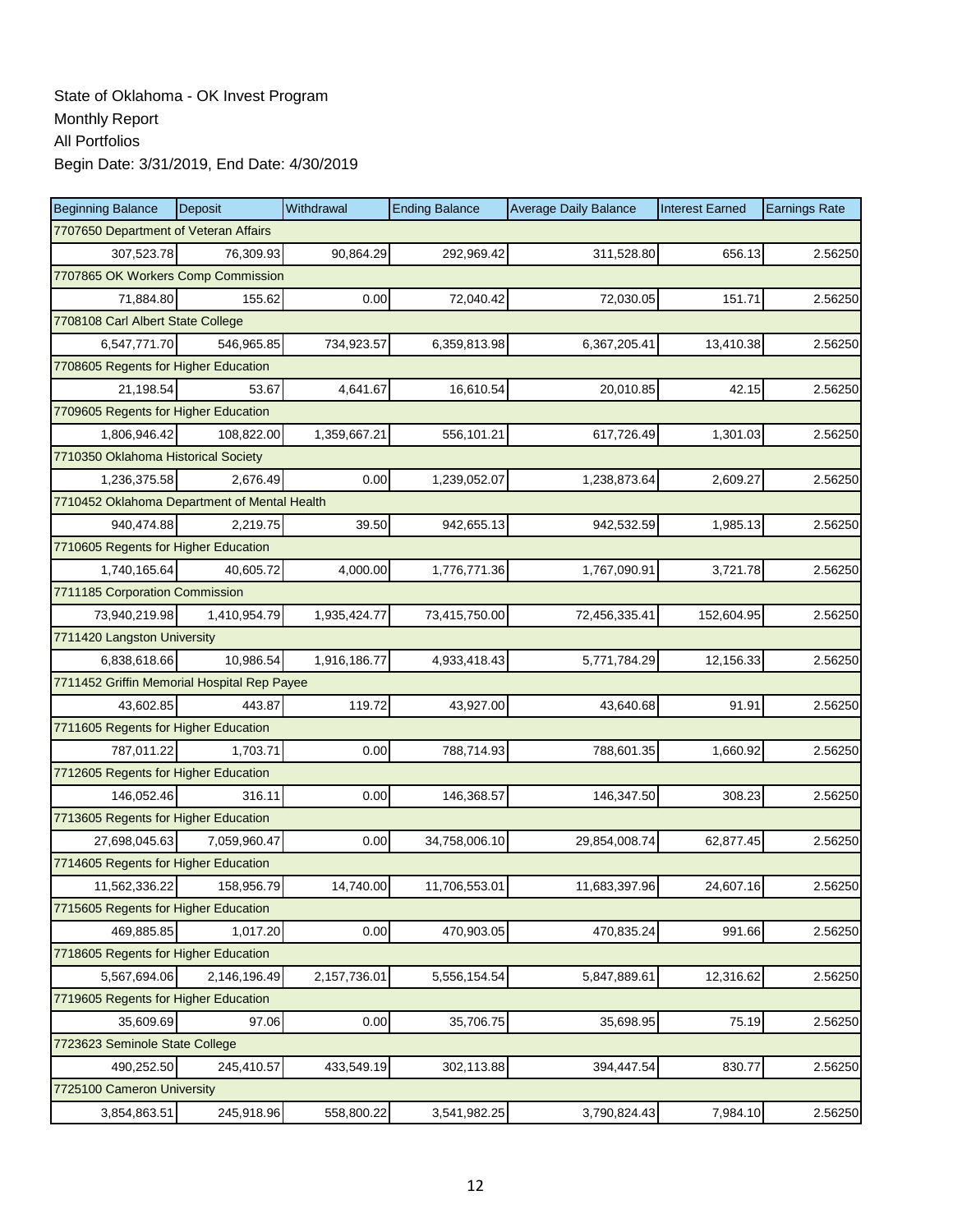| <b>Beginning Balance</b>                       | Deposit      | Withdrawal   | <b>Ending Balance</b> | <b>Average Daily Balance</b> | <b>Interest Earned</b> | <b>Earnings Rate</b> |  |  |  |  |
|------------------------------------------------|--------------|--------------|-----------------------|------------------------------|------------------------|----------------------|--|--|--|--|
| 7730230 East Central University                |              |              |                       |                              |                        |                      |  |  |  |  |
| 12,537,069.01                                  | 1,037,755.86 | 1,440,285.18 | 12,134,539.69         | 11,681,843.97                | 24,603.88              | 2.56250              |  |  |  |  |
| 7730830 Department of Human Services           |              |              |                       |                              |                        |                      |  |  |  |  |
| 150,682.54                                     | 7,668.10     | 7,289.48     | 151,061.16            | 153,378.18                   | 323.04                 | 2.56250              |  |  |  |  |
| 7740605 Regents for Higher Education           |              |              |                       |                              |                        |                      |  |  |  |  |
| 16,276,980.06                                  | 2,209,635.46 | 4,304,636.90 | 14, 181, 978.62       | 14,657,946.76                | 30,872.05              | 2.56250              |  |  |  |  |
| 7741241 Redlands Community College             |              |              |                       |                              |                        |                      |  |  |  |  |
| 1,219,502.70                                   | 101,092.97   | 165,590.91   | 1,155,004.76          | 1,161,238.83                 | 2,445.76               | 2.56250              |  |  |  |  |
| 7745605 Regents for Higher Education           |              |              |                       |                              |                        |                      |  |  |  |  |
| 2.330.52                                       | 55,300.13    | 0.00         | 57,630.65             | 42,022.37                    | 88.51                  | 2.56250              |  |  |  |  |
| 7747470 Murray State College                   |              |              |                       |                              |                        |                      |  |  |  |  |
| 2,514,913.06                                   | 929,243.05   | 475,572.58   | 2,968,583.53          | 3,167,979.52                 | 6,672.29               | 2.56250              |  |  |  |  |
| 7750350 Oklahoma Historical Society            |              |              |                       |                              |                        |                      |  |  |  |  |
| 1,003,550.15                                   | 2,208.47     | 31,004.51    | 974,754.11            | 995,345.21                   | 2,096.36               | 2.56250              |  |  |  |  |
| 7750531 Rose State College                     |              |              |                       |                              |                        |                      |  |  |  |  |
| 13,863,761.13                                  | 593,408.72   | 367,293.63   | 14,089,876.22         | 13,916,772.80                | 29,311.01              | 2.56250              |  |  |  |  |
| 7751485 Northeastern State University          |              |              |                       |                              |                        |                      |  |  |  |  |
| 19,058,303.25                                  | 2,505,859.87 | 3,449,949.48 | 18,114,213.64         | 17,828,196.96                | 37,549.11              | 2.56250              |  |  |  |  |
| 7752485 Northeastern State University          |              |              |                       |                              |                        |                      |  |  |  |  |
| 2,674,632.67                                   | 5,790.02     | 667.82       | 2,679,754.87          | 2,679,895.96                 | 5,644.30               | 2.56250              |  |  |  |  |
| 7765665 Southwestern Oklahoma State University |              |              |                       |                              |                        |                      |  |  |  |  |
| 6,648,945.19                                   | 3,463,965.06 | 1,689,957.68 | 8,422,952.57          | 8,289,132.76                 | 17,458.28              | 2.56250              |  |  |  |  |
| 7790041 Western Oklahoma State University      |              |              |                       |                              |                        |                      |  |  |  |  |
| 54,859.83                                      | 46,101.10    | 48,204.13    | 52,756.80             | 31,451.06                    | 66.24                  | 2.56250              |  |  |  |  |
| 7790230 East Central University                |              |              |                       |                              |                        |                      |  |  |  |  |
| 474,705.48                                     | 264,065.61   | 189,433.59   | 549,337.50            | 409,806.36                   | 863.12                 | 2.56250              |  |  |  |  |
| 7790241 Redlands Community College             |              |              |                       |                              |                        |                      |  |  |  |  |
| 132,738.22                                     | 62,184.65    | 49,330.49    | 145,592.38            | 113,913.98                   | 239.92                 | 2.56250              |  |  |  |  |
| 7790470 Murray State College                   |              |              |                       |                              |                        |                      |  |  |  |  |
| 43,603.85                                      | 101,066.00   | 135,138.78   | 9,531.07              | 33,491.19                    | 70.54                  | 2.56250              |  |  |  |  |
| 7790485 Northeastern State University          |              |              |                       |                              |                        |                      |  |  |  |  |
| 1,397,341.67                                   | 1,147,378.28 | 529,599.85   | 2,015,120.10          | 1,790,992.22                 | 3,772.12               | 2.56250              |  |  |  |  |
| 7790490 Northern Oklahoma College              |              |              |                       |                              |                        |                      |  |  |  |  |
| 799,875.29                                     | 207,851.19   | 178,618.15   | 829,108.33            | 707,090.88                   | 1,489.25               | 2.56250              |  |  |  |  |
| 7790660 Southeastern State University          |              |              |                       |                              |                        |                      |  |  |  |  |
| 31,662.44                                      | 511,060.45   | 195,616.93   | 347,105.96            | 129,387.05                   | 272.51                 | 2.56250              |  |  |  |  |
| 7790665 Southwestern Oklahoma State University |              |              |                       |                              |                        |                      |  |  |  |  |
| 1,132,616.33                                   | 379,297.60   | 286,130.94   | 1,225,782.99          | 1,043,635.60                 | 2,198.07               | 2.56250              |  |  |  |  |
| 7805370 OIFA                                   |              |              |                       |                              |                        |                      |  |  |  |  |
| 102.42                                         | 0.22         | 0.00         | 102.64                | 102.63                       | 0.22                   | 2.56250              |  |  |  |  |